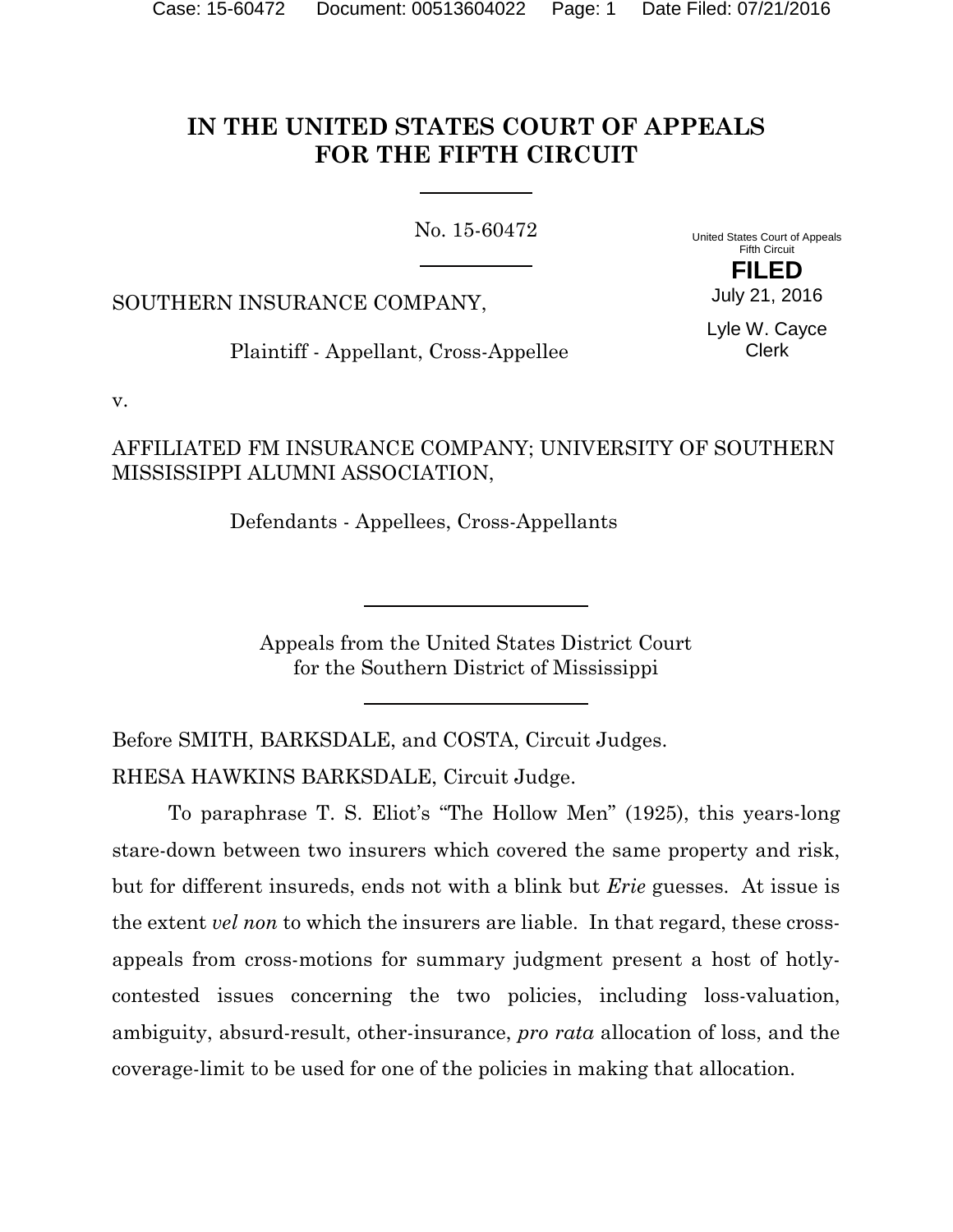Southern Insurance Company (Southern) contends, *inter alia*, it is not liable because, under its policy's valuation provision, the loss by its insured, the University of Southern Mississippi Alumni Association (association), is "nothing" for coverage purposes. Affiliated FM Insurance Company (Affiliated), the insurer for the University of Southern Mississippi (the university), contends Southern is fully responsible for the loss, and, in the alternative, contests the district court's *pro rata* allocation of liability. AFFIRMED.

I.

Southern and Affiliated provide coverage for the Ogletree House (house), an on-campus building at the university, located in Hattiesburg, Mississippi. The house is owned by the university; in 2009, it leased the house to the association for a 25-year term.

The lease recognized the "approximately \$3,260,000.00" the association spent to renovate the house; assessed an annual rent of \$1,000; and required, *inter alia*, the university to "continue to repair, maintain, upgrade...] or modify [the house] to the extent the same is within the normal scope of established timelines of other state buildings on the campus". The association, however, was responsible for any repairs exceeding that "normal scope or established timelines". In the event repair was needed, the university was to select the contractor "[i]n cooperation with" the association.

The lease also required the association to obtain insurance for the house "against claims for . . . property damage", with the university to be listed in the policy as an "additional insured party". Accordingly, the association obtained insurance from Southern; its policy's "Commercial Property Coverage Part" provided for a building-coverage limit of \$4,112,000 and a personal-propertycoverage limit of \$250,000. The policy listed the association as named insured, but, contrary to the lease, did not list the university as an additional insured.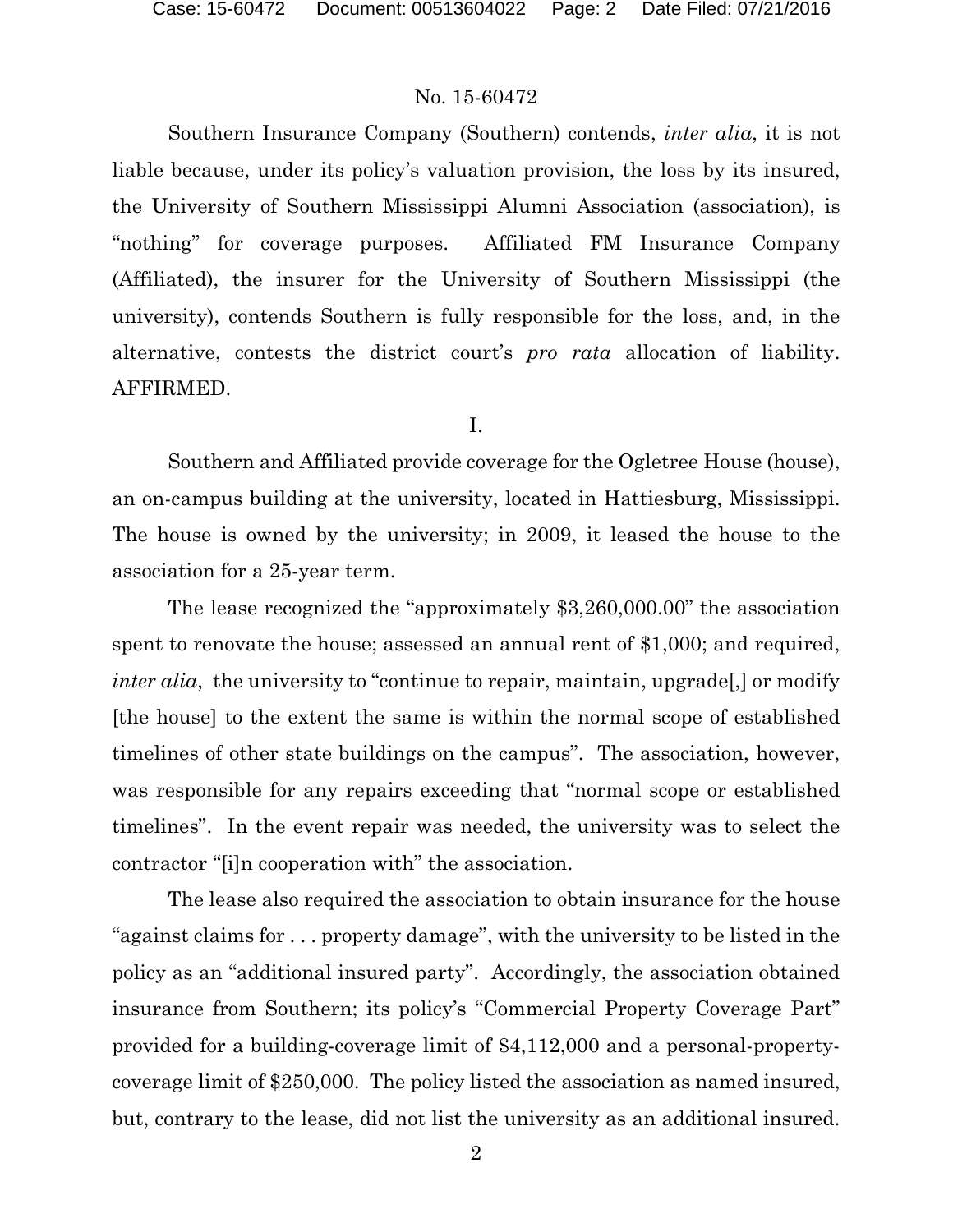The policy did not mention the lease, nor did it specifically reference the lessorlessee obligations between the university and the association.

Relevant to these appeals, the policy contained the following provisions governing Southern's coverage in the event of loss:

4. Loss Payment

a. In the event of loss or damage covered by this Coverage Form, at our option, we will either:

(1) Pay the value of lost or damaged property;

. . .

We will determine the value of lost or damaged property, or the cost of its repair or replacement, in accordance with the applicable terms of the Valuation Condition in this Coverage Form or any applicable provision which amends or supersedes the Valuation Condition.

. . .

7. Valuation

We will determine the value of Covered Property in the event of loss or damage as follows:

- a. At actual cash value as of the time of loss or damage, except as provided in . . . [subsection] e. below.
- . . .

. . .

e. *Tenants' Improvements and Betterments* at:

(1) Actual cash value of the lost or damaged property *if you make repairs promptly*.

(2) A proportion of your original cost *if you do not make repairs promptly*.

(3) *Nothing if others pay for repairs or replacement*.

(Emphasis added.) The provision for allocation of coverage between Southern and other insurers stated: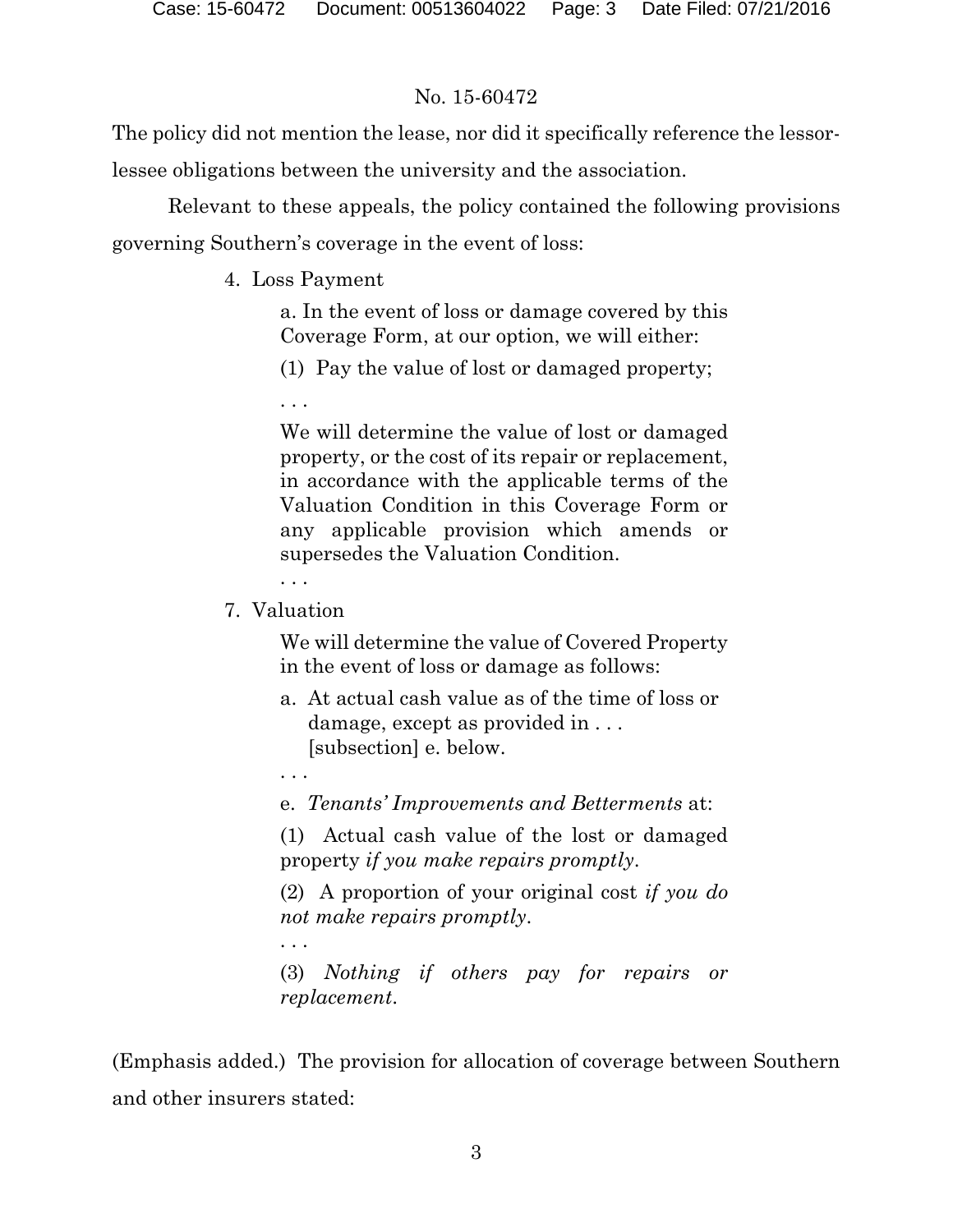## G. Other Insurance

1. You may have other insurance subject to the same plan, terms, conditions and provisions as the insurance under this Coverage Part. If you do, we will pay our share of the covered loss or damage. Our share is the proportion that the applicable Limit of Insurance under this Coverage Part bears to the Limits of Insurance of all insurance covering on the same basis.

2. If there is other insurance covering the same loss or damage, other than that described in 1. above, we will pay only for the amount of covered loss or damage in excess of the amount due from that other insurance, whether you can collect on it or not. But we will not pay more than the applicable Limit of Insurance.

As noted, in addition to the association's policy with Southern, the house was covered under the university's policy with Affiliated, which had a blanket limit of \$500 million, covering multiple university buildings. A "Schedule of Values – General Property", listed those buildings and provided each building's value: the house's was \$3,962,662.

The Affiliated policy listed the university and several other entities not involved in this matter as named insureds; the association was not included. In short, Southern and Affiliated covered the same property (the house) for the same risk (property damage) but for two different insureds.

The Affiliated policy contained the following other-insurance clause:

8. Other Insurance / Excess Insurance / Underlying Insurance:

> If there is other insurance covering the same loss or damage that is covered:

a) Under this policy; and

b) Any other policy;

Then this insurance will apply only as excess and in no event as contributing insurance, and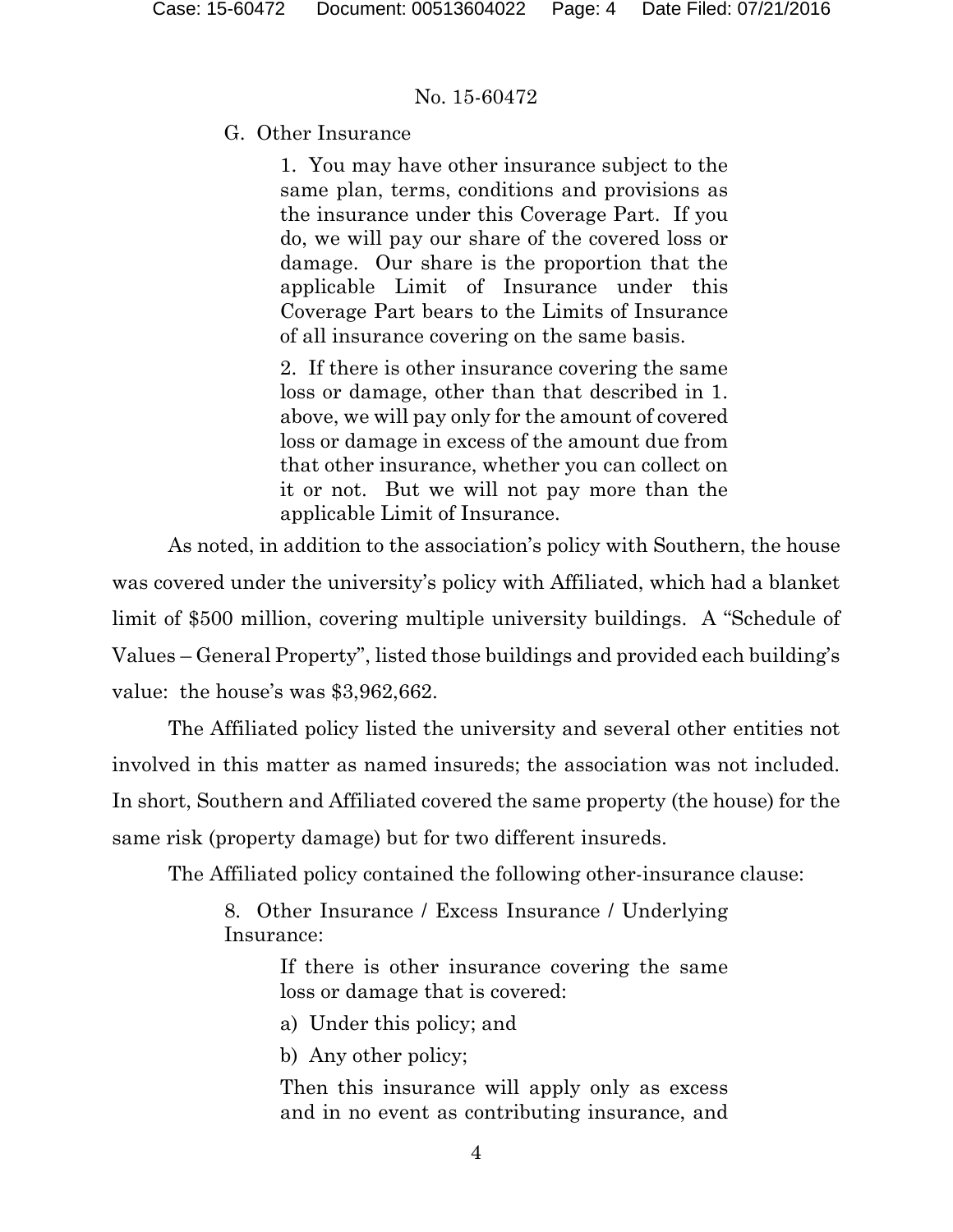then only after all other insurance has been exhausted, whether or not such insurance is collectible.

Apart from the competing other-insurance clauses in the two policies, they are silent as to priority of coverage.

In February 2013, the house was one of several university buildings damaged by a tornado. Affiliated paid the university for damage to several of those buildings, but did not initially pay for the damage to the house. According to an affidavit by an Affiliated adjuster, it refused payment because "it was believed [the house] was insured under a separate policy issued to" the association.

By letter to Affiliated that April, Southern disputed its policy provided primary coverage for the house. Citing the two policies' other-insurance provisions, Southern asserted "coverage [should] be shared on a pro-rata basis". By letter that May, Affiliated responded: the lease for the house required the association to obtain insurance; the association was not a named insured for Affiliated's policy; and Affiliated was not obligated to contribute any payment. Replying by letter that same month, Southern reiterated its position, requesting *pro rata* payment, "while reserving all rights between Southern and [Affiliated] to later negotiate or litigate the amount owed by each of them for this claim".

That November, the association submitted sworn proofs of loss to Southern for personal-property damage of \$79,153.14, and building-repair costs of \$3,246,121. The association listed Affiliated under the "Apportionment/Other Insurance" section of the proofs of loss, and noted the university was a named insured under that policy.

That same month, Southern paid the personal-property claim, but refused to do so for repairs to the house. In support of that coverage-denial, Southern stated, *inter alia*: the university, not the association, was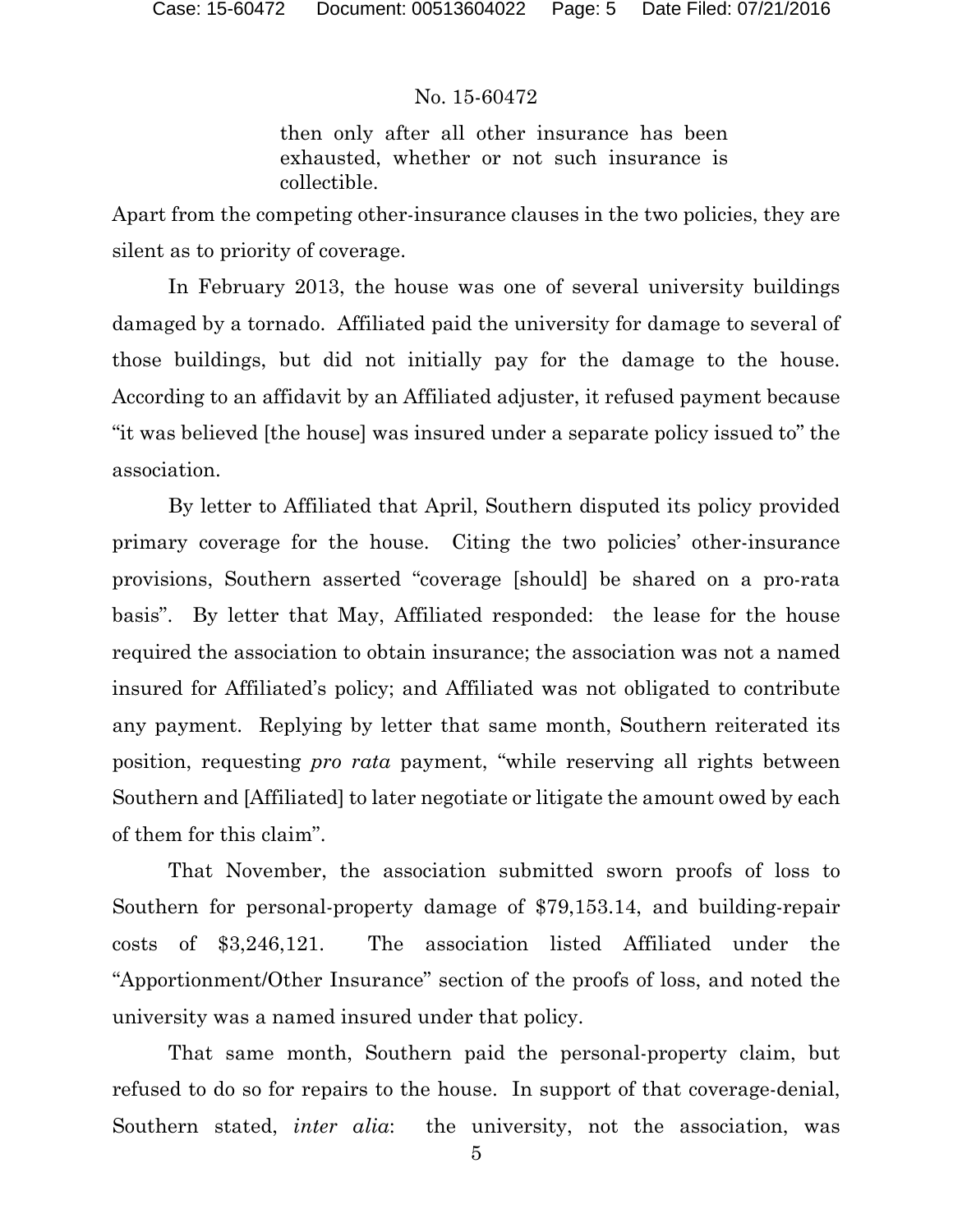contractually required to pay for all repairs; any repair payments made by the association would be voluntary, and therefore not covered; and the association never presented a claim to Affiliated, despite listing it as other insurance in its proof of loss with Southern.

Only one week after its coverage-denial, Southern filed this declaratoryjudgment action against Affiliated and the association (as well as the subsequently dismissed contractor which repaired the house). In its complaint, Southern asserted it had no obligation to pay for the property damage because the lease contemplated that the university was required to maintain and repair the house. In the alternative, it contended the policies' other-insurance clauses were mutually repugnant; therefore, a *pro rata* loss apportionment between Southern and Affiliated was appropriate. Affiliated counterclaimed, maintaining Southern provided primary coverage for the house.

In February and October 2014, Affiliated paid a total of \$3,080,932.36 to the university for the repair costs for the house. In an interrogatory answer, Affiliated stated it "determined that it was in the best interest" of the university to make payment, and the association and Affiliated "reserved rights to pursue recovery of the payments from the . . . [a]ssociation and [Southern]". Along that line, in July 2014, the association: acknowledged Affiliated's payment to the university; assigned its rights against Southern to Affiliated; and remained a party in this action in order to enforce those rights. That assignment was based upon the association's "obligations under the lease to obtain property insurance which covers any loss" to the house.

Thereafter, Southern moved for summary judgment, asserting, *inter alia*: Affiliated paid for the repairs and, therefore, pursuant to Southern's above-discussed valuation clause, the association's loss was zero; and, under Mississippi law, Affiliated's voluntary payment of repair costs to the university foreclosed recovery from Southern. The association and Affiliated jointly cross-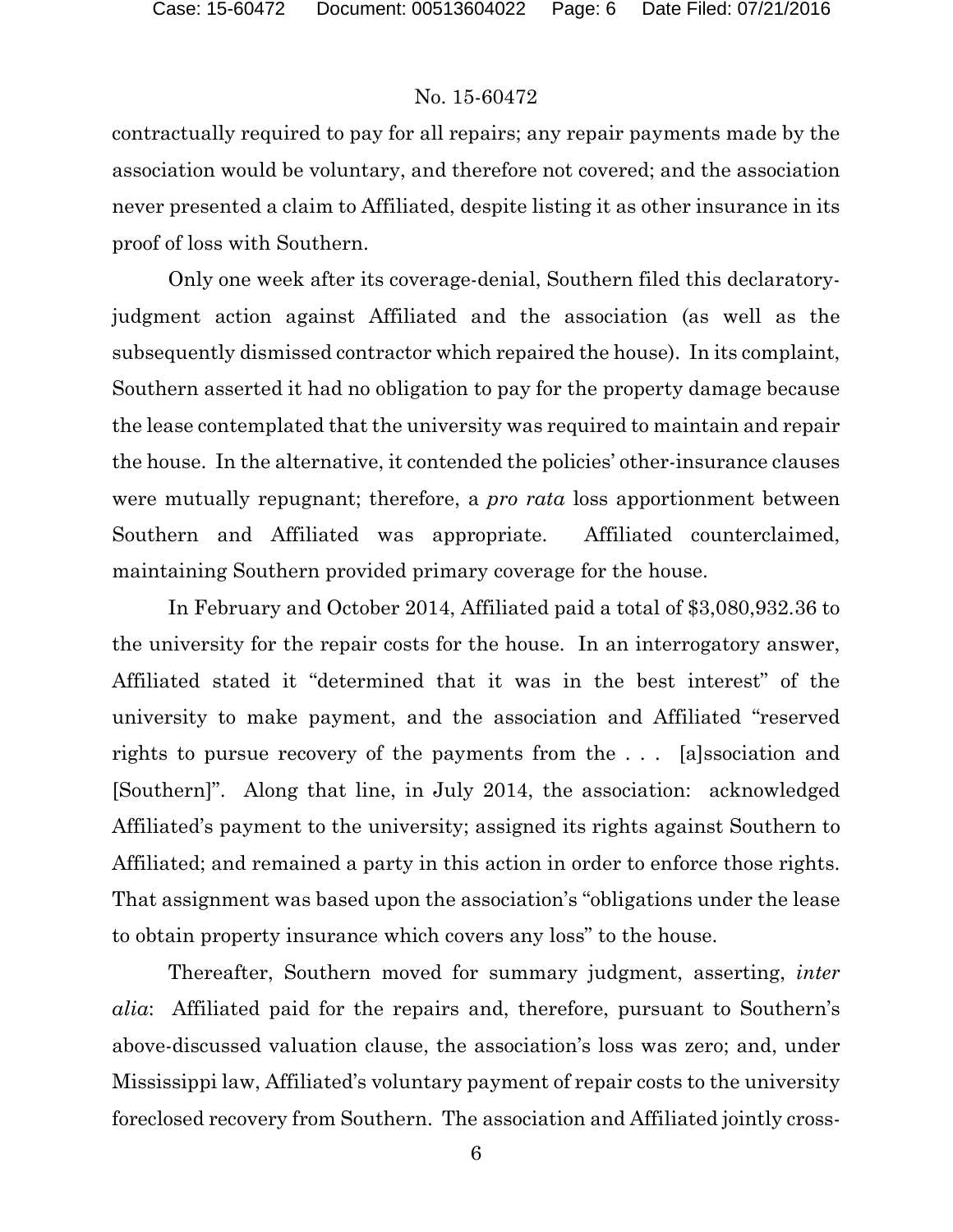moved for summary judgment, contending, *inter alia*: the association had an obligation to repair the house pursuant to its lease; the lease's intent was for Southern to be the primary insurer; and the association presented a valid claim to Southern. Alternatively, the association and Affiliated asserted that, if Affiliated was required to cover some of the costs, liability should be assessed *pro rata*, using the Affiliated policy's scheduled value of the house (\$3,962,662), not the liability limit of that policy (\$500 million, covering multiple buildings).

The court denied summary judgment for Southern, and granted it in part for the association and Affiliated. Order, *S. Ins. Co. v. Affiliated FM Ins. Co.*, C.A. No. 2:13CV263-KS-MTP, 2015 WL 1636711, at \*16 (S.D. Miss. 13 Apr. 2015). As discussed *infra*, the court based its decision on, *inter alia*, the fact that Southern's policy did not expressly permit it to rely upon the others-paid valuation limitation (claiming the loss was zero) "at any time", unlike other policy clauses that contained such language.

In determining apportionment of liability, the court ruled the policies' other-insurance clauses were in conflict, because each purported to make its coverage excess to the other. As a result, the court concluded the clauses were "mutually repugnant", and applied *pro rata* loss apportionment. But, in performing that allocation, the court rejected the association and Affiliated's assertion that the scheduled value of the house, not the blanket policy limit, applied. Accordingly, in comparing the limits of the Southern and Affiliated policies (\$4,112,000 and \$500 million, respectively) against the stated loss of \$3,080,932.36, the court ruled: Southern was liable for \$25,337.58; Affiliated, for the remaining \$3,055,594.78.

#### II.

Southern appeals the denial of summary judgment; the association and Affiliated cross-appeal the *pro rata* liability ruling and the resulting amount assessed against Affiliated. Southern contends, *inter alia*: in the light of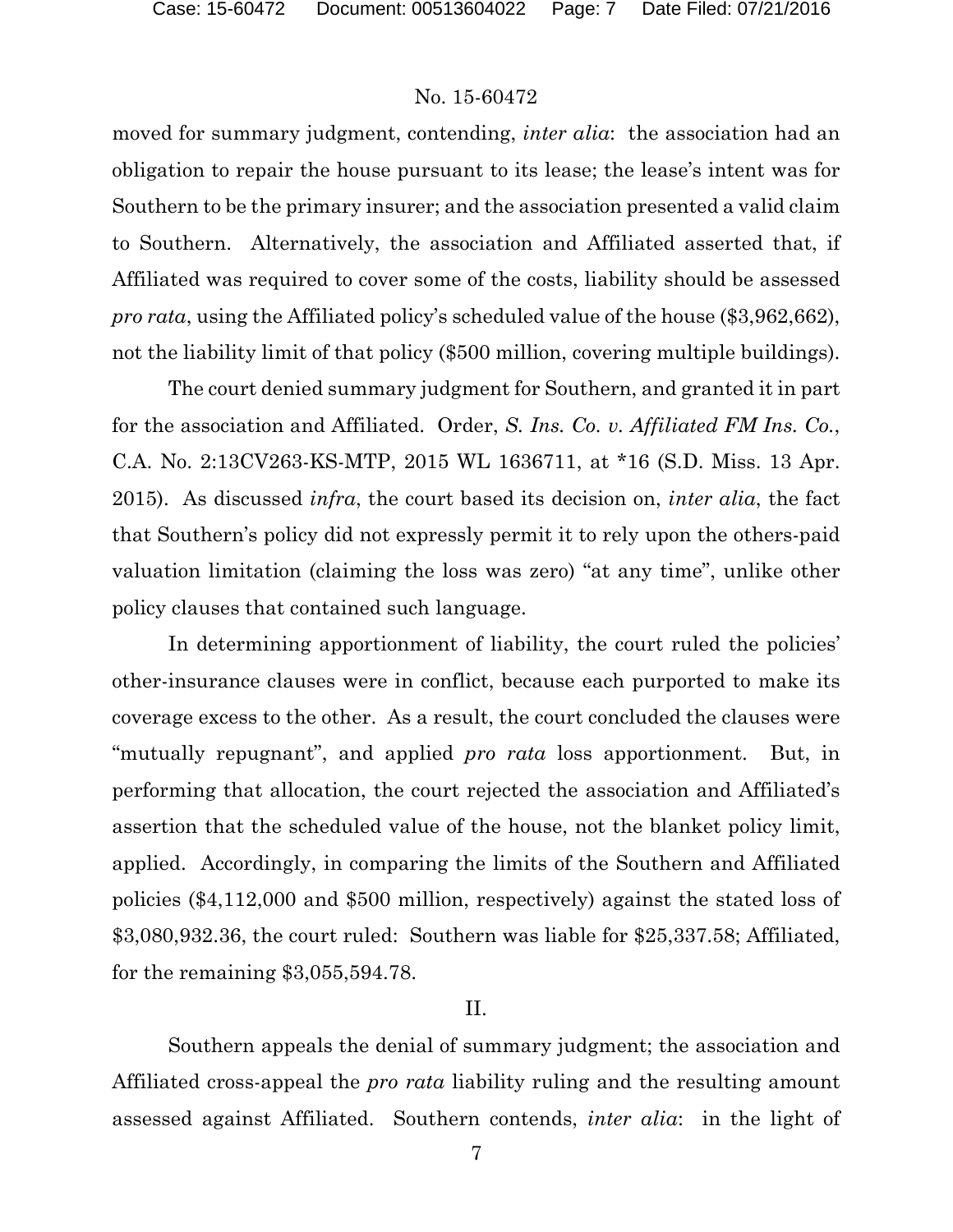Affiliated's payment to the university, Southern's policy unambiguously permits valuation of the association's loss at nothing; that payment was voluntary, and therefore not recompensable; and, in the alternative, liability should be assessed *pro rata*. The association and Affiliated assert, *inter alia*: Southern's coverage denial is impermissible "gamesmanship"; a *pro rata* loss apportionment is inappropriate, because the policies' other-insurance clauses are not implicated; but, assuming *pro rata* liability, the court erred in its loss calculation by using the Affiliated policy's \$500 million limit of liability, instead of the far less scheduled value of the house. (Southern additionally contends the association and Affiliated, for the first time at oral argument, claimed Southern, in several respects, breached its contract. Although those contentions do not bear on our decision, we do not generally consider points raised for the first time at oral argument. *E.g.*, *Bartel v. Alcoa S.S. Co.,* 805 F.3d 169, 174 (5th Cir. 2015).)

A summary judgment is reviewed *de novo*. *E.g.*, *Cal-Dive Int'l, Inc. v. Seabright Ins. Co.*, 627 F.3d 110, 113 (5th Cir. 2010). Summary judgment is proper if the movant shows no genuine dispute as to any material fact and entitlement to judgment as a matter of law. Fed. R. Civ. P. 56(a). "The evidence should be viewed in the light most favorable to the non-moving party, and this court should refrain from making credibility determinations or from weighing the evidence." *Gray v. Powers*, 673 F.3d 352, 354 (5th Cir. 2012) (internal quotation marks omitted). A genuine dispute of material fact exists "if the evidence is such that a reasonable jury could return a verdict for the nonmoving party". *Anderson v. Liberty Lobby, Inc.*, 477 U.S. 242, 248 (1986).

"When parties file cross-motions for summary judgment, we review each party's motion independently, viewing the evidence and inferences in the light most favorable to the nonmoving party." *Green v. Life Ins. Co. of N. Am.*, 754 F.3d 324, 329 (5th Cir. 2014). Each motion continues, of course, to be reviewed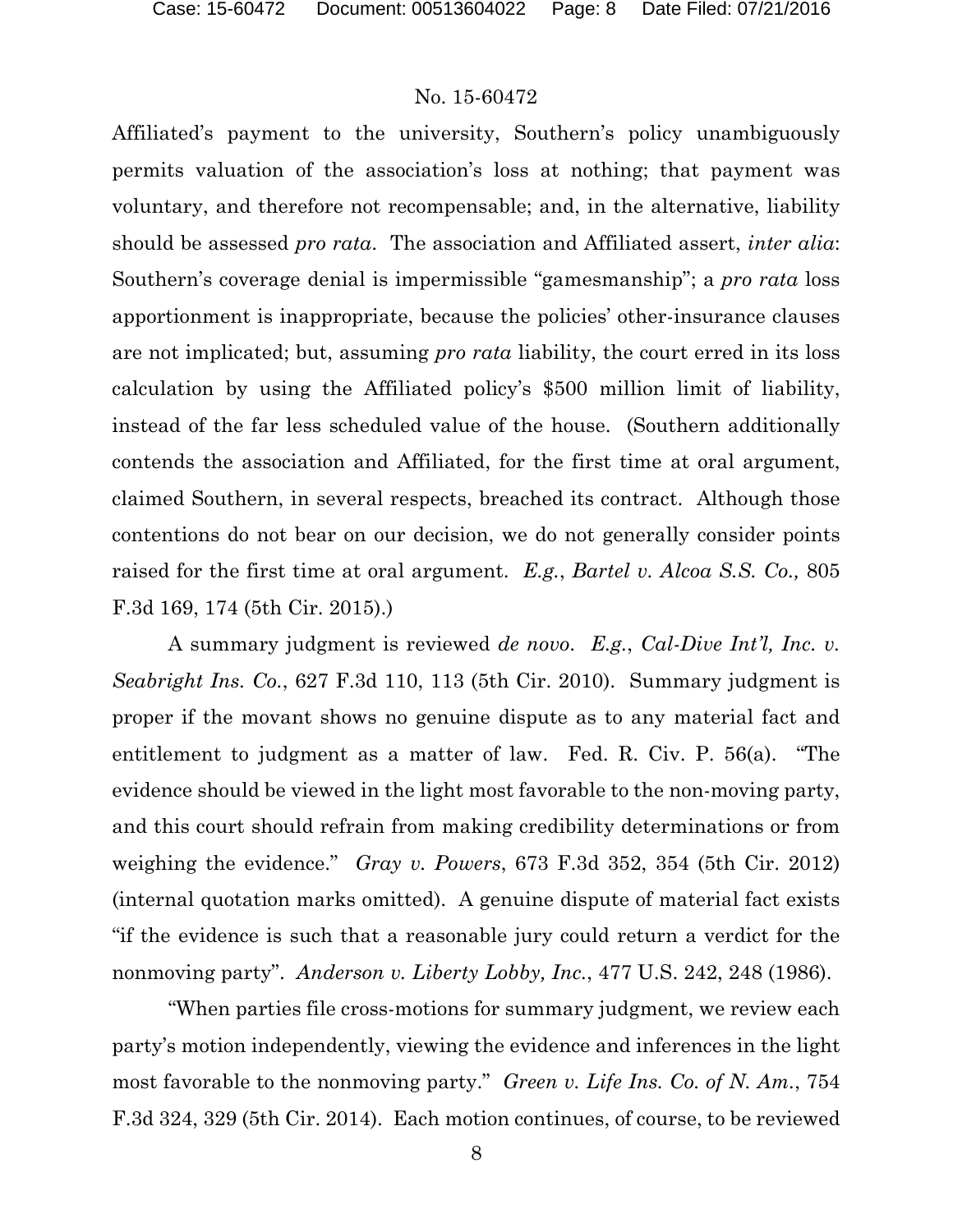*de novo*. *See*, *e.g.*, *Meditrust Fin. Servs. Corp. v. Sterling Chems., Inc.*, 168 F.3d 211, 213 & n.1 (5th Cir. 1999).

Mississippi substantive law applies to this diversity action; accordingly, our court looks to the decisions of Mississippi's highest court, and reviews decisions of its intermediate appellate court as persuasive. *Patrick v. Wal-Mart, Inc.--Store No. 155*, 681 F.3d 614, 617 (5th Cir. 2012). Pursuant to Mississippi law, "[q]uestions concerning the construction of contracts are questions of law that are committed to the court rather than questions of fact committed to the fact finder". *In re Estate of Fitzner*, 881 So. 2d 164, 169 (Miss. 2003).

A.

For the reasons that follow, Southern is not entitled to summary judgment: its valuation condition can be construed as ambiguous; and, in the alternative, its construction of its policy engenders an unfair or absurd result. But, as shown *infra*, this result is a pyrrhic victory for the association and Affiliated.

Under its "Loss Payment" section, Southern was to "determine the value of lost or damaged property, or the cost of its repair or replacement, in accordance with the applicable terms of the Valuation Condition". That condition stated, *inter alia*: Southern would value repairs or replacement at "[n]othing" if entities other than the association covered the cost. The two clauses, read together, form the backdrop of the dispute concerning ambiguity.

Under Mississippi law, when interpreting a contract, a court "must look to the 'four corners' of the contract whenever possible to determine how to interpret it". *Facilities, Inc. v. Rogers-Usry Chevrolet, Inc.*, 908 So. 2d 107, 111 (Miss. 2005). And, "if a contract is clear and unambiguous, then it must be interpreted as written". *United States Fid. & Guar. Co. of Miss. v. Martin*, 998 So. 2d 956, 963 (Miss. 2008). In other words, only when a contract is unclear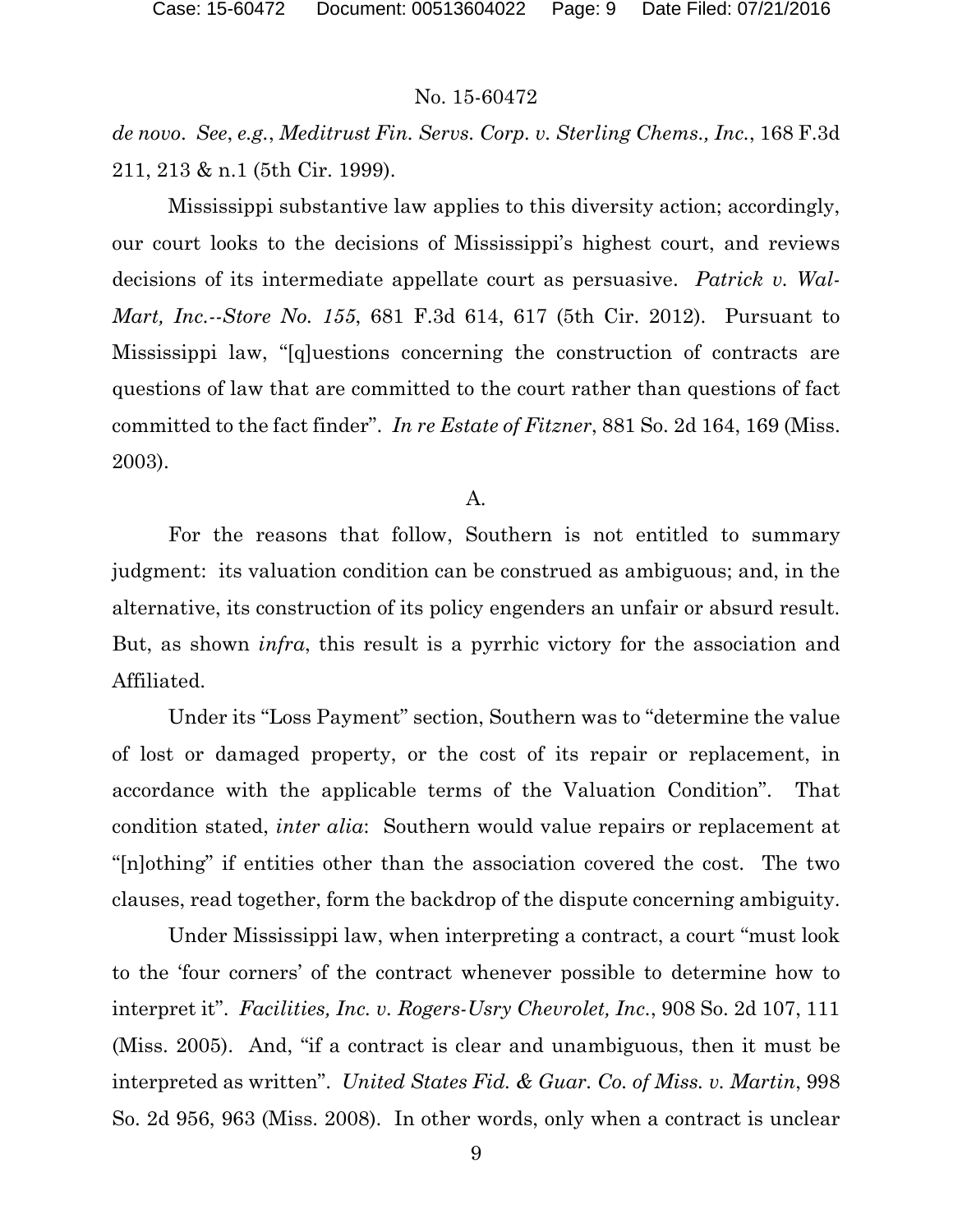or ambiguous may a court go beyond the "four corners" to determine the parties' intent. *Facilities, Inc.*, 908 So. 2d at 111.

Accordingly, an insurance "policy must be considered as a whole, with all relevant clauses together"; but, any "ambiguities must be resolved in favor of the non-drafting party". *Martin*, 998 So. 2d at 963. "Ambiguities exist when a policy can be logically interpreted in two or more ways, where one logical interpretation provides for coverage. . . . [but] do not exist simply because two parties disagree over the interpretation of a policy." *Id.* (citations omitted).

In any event, a contract interpretation "leading to an absurd, harsh or unreasonable result . . . should be avoided, unless the terms are express and free of doubt". *Frazier v. Ne. Miss. Shopping Ctr., Inc.*, 458 So. 2d 1051, 1054 (Miss. 1984). Along that line, "[w]here a contract is silent as to one of its terms, the court is not bound to adopt a construction which is not compelled by the instrument and [to] which no man in his right mind would have agreed". *Tupelo Redev. Agency v. Abernathy*, 913 So. 2d 278, 284 (Miss. 2005).

As an initial matter, Southern's pre-litigation position is at odds with the one it took after filing this action. Southern's November 2013 claim-denial letter to the association offered a list of reasons why Southern was not required to pay for damage to the house. As noted, such reasons included, *inter alia*: the university, not the association, was contractually bound to pay for all repairs; any repair payments made by the association would be voluntary; and the association should have presented a claim to Affiliated. On the other hand, the letter did not contest the association's valuation of its claim, nor did it assert that the value of the claim was zero; Southern did not invoke the valuation provision of "[n]othing [owed] if others pay for repairs or replacement" until later in this litigation.

Were all of Southern's interpretations of its policy accepted as true, there is seemingly no circumstance where it would be compelled to pay the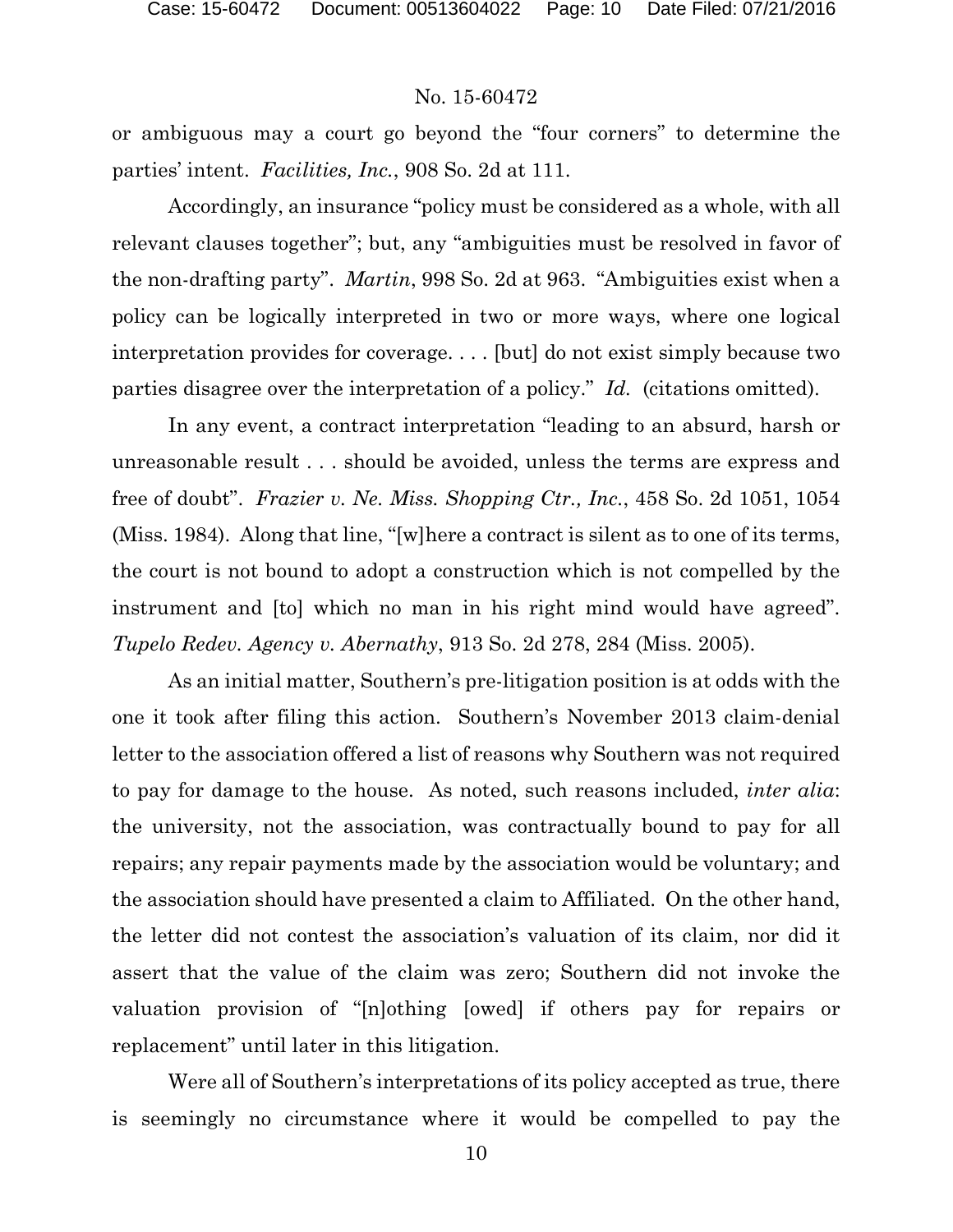association. Permitting Southern to deny coverage because it was the university's responsibility to make repairs, or because Southern's inaction caused another insurer to step in and pay for them, essentially allows it to agree to insure the house but without assuming any risk. On its very face, this expansive construction of the Southern policy results in a contract to which the association, "in [its] right mind", would not have agreed. *Id.* Nonetheless, we turn to the specific terms of the Southern policy.

Southern urges a narrow reading of its loss-payment and valuation conditions. Again, those provisions state, in relevant part: Southern is entitled to determine the value of lost or damaged property, and such damages will be valued at "[n]othing if others pay for repairs or replacement". Southern asserts this ends the analysis: the house was damaged; Affiliated paid the university for the cost of repairs; and, therefore, the value of the association's damages was "nothing" because "others" paid for the repairs.

1.

An isolated reading of these provisions supports Southern's interpretation of its policy. As discussed *supra*, however, our review is not confined to an isolated reading of two clauses; we must consider the policy "as a whole, with all relevant clauses together", resolving any ambiguities in favor of the non-drafting party. *Martin*, 998 So. 2d at 963. Along that line, when read together, several other clauses in Southern's policy render the valuation provision ambiguous.

In relevant part, the valuation provision provides Southern "will determine the value of the Covered Property . . . [a]t actual cash value *as of the time of loss or damage*, except as provided in . . . [subsection] e. below". (Emphasis added). That subsection, pertaining to "Tenants Improvements and Betterments", has three subparts that state, *inter alia*: (1) Southern values the loss at "actual cash value" if the association makes "repairs promptly"; (2)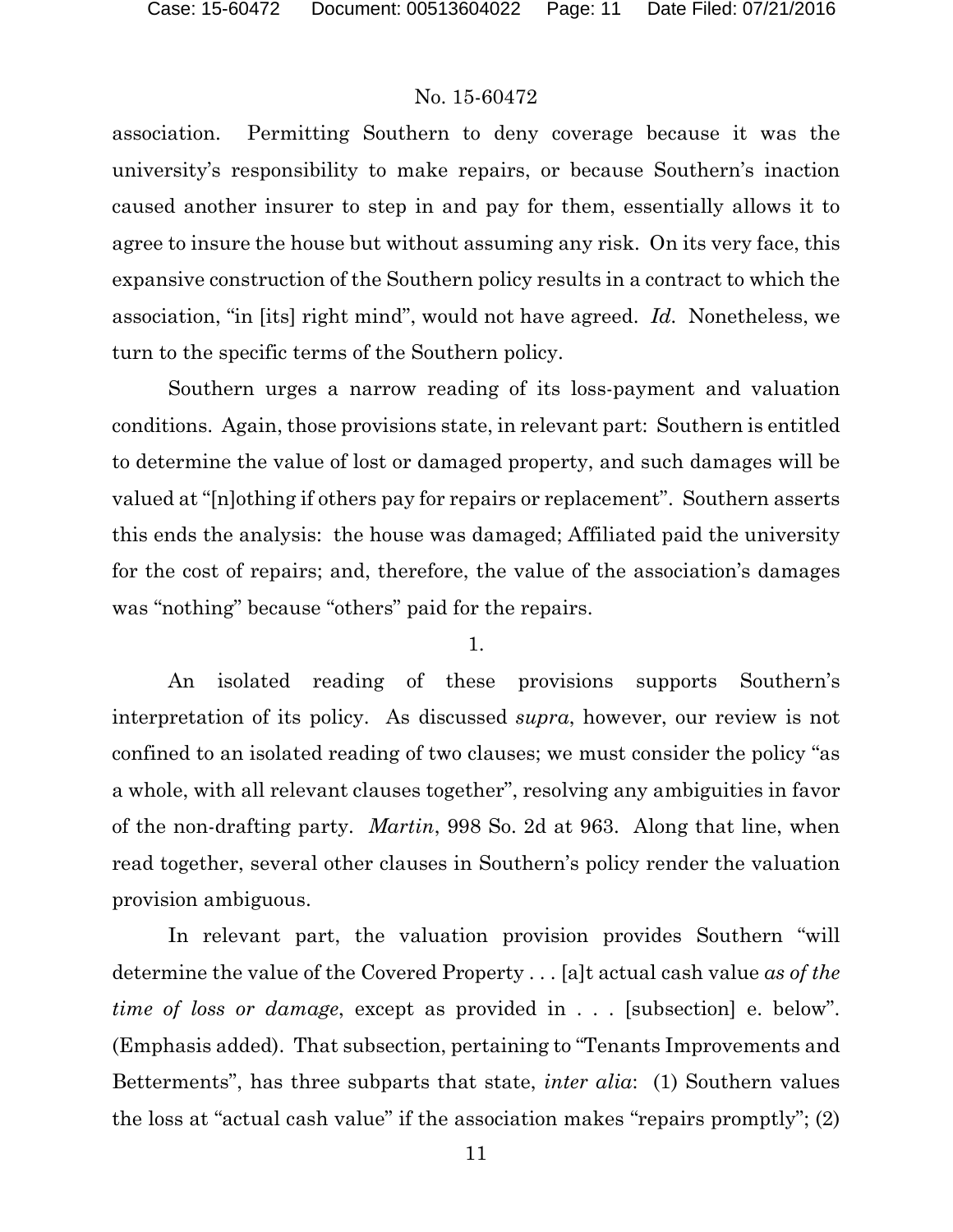it values the loss "proportionately" if the association does not make prompt repairs; but (3) it values the loss at "[n]othing if others pay for repairs or replacement". Unlike the first two subparts, which address prompt and delayed repairs, Southern's "nothing" provision does not contain any temporal limitations.

As briefly noted above, the district court, whose decision we can give no deference pursuant to our *de novo* review, contrasted the language in the "nothing" subpart with the policy's fraud provision, which permits Southern to void the policy "at any time" if fraud is discovered. Therefore, it reasoned: "Had Southern intended for the '[n]othing if others pay for repairs or replacement' section of its policy . . . to apply before *and* after a claim denial, it certainly could have included policy language to that effect". Order, *S. Ins. Co.*, 2015 WL 1636711, at \*5 (emphasis in original).

Additionally, the association and Affiliated highlight a separate portion of Southern's loss-payment provision:

> We may adjust losses with the owners of lost or damaged property if other than you. If we pay the owners, such payments will satisfy your claims against us for the owners' property. We will not pay the owners more than their financial interest in the Covered Property.

They contend that, contrary to Southern's assertions, "[t]his language clearly contemplates that Southern is obligated to pay for claims seeking reimbursement of damages that an 'owner' may have, but which the insured is obligated to pay". (Southern objects to the association and Affiliated's reliance on this provision, contending they impermissibly raise this contention for the first time on appeal. Although assertions raised for the first time on appeal are generally not considered, *e.g.*, *Vogel v. Veneman*, 276 F.3d 729, 733 (5th Cir. 2002), we are nonetheless required to consider the policy as a whole, pursuant to our *de novo* review, *Martin*, 998 So. 2d at 962–63.)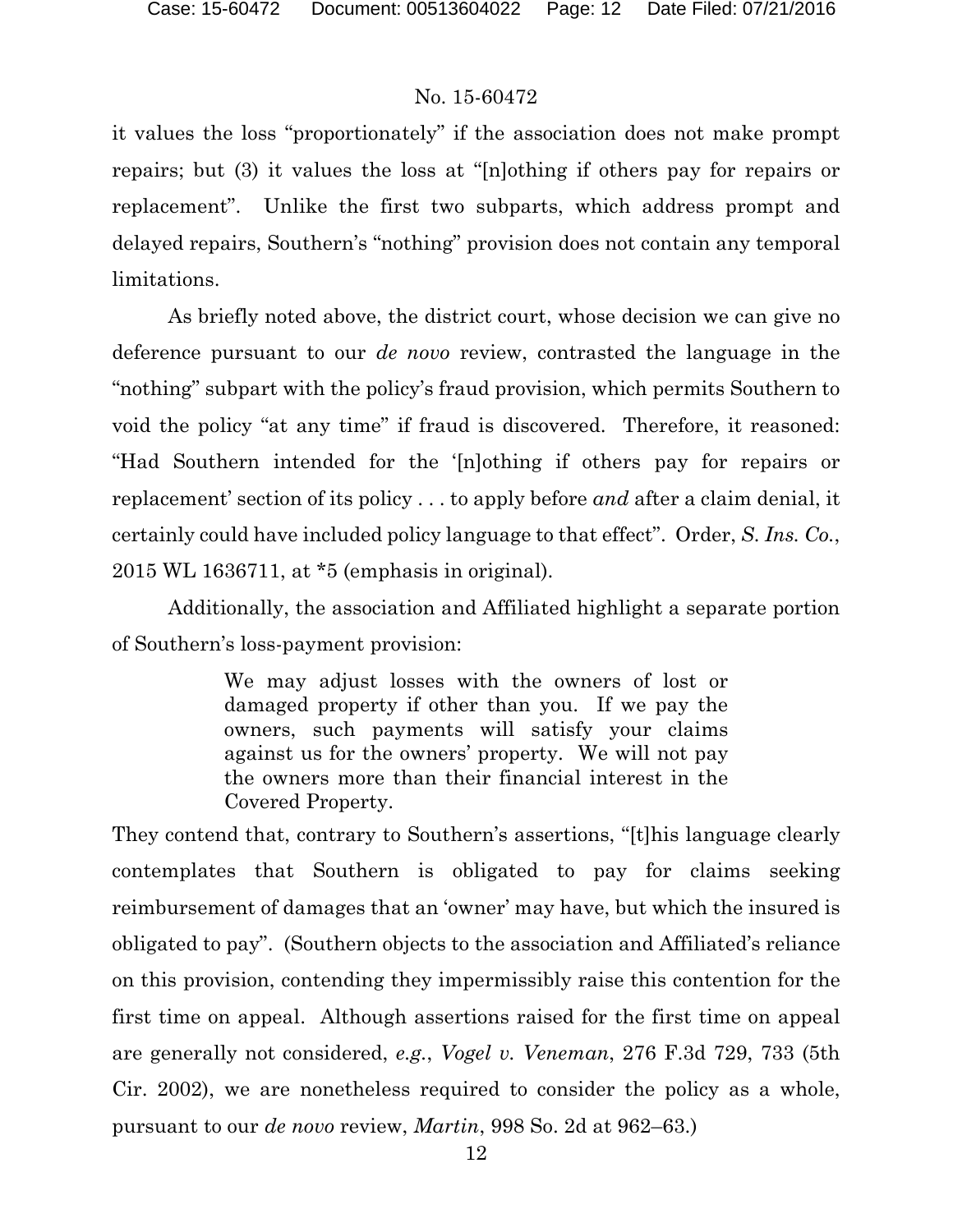Reading these provisions together, it is ambiguous whether Southern may invoke its valuation provision in a situation such as here, where it: denies coverage; files an action one week later to establish the denial's legality; and does not invoke the valuation provision until that litigation is ongoing. Southern points to no decisions that permit this outcome. Although it cites to, *inter alia*, *Edgewood Manor Apartment Homes, LLC v. RSUI Indemnity Co.*, 733 F.3d 761 (7th Cir. 2013), such reliance is misplaced.

In *Edgewood*, the seventh circuit construed an insurance policy under Mississippi law, which also contained a repair-or-replacement provision: "We will not pay for loss or damage to tenants' improvements and betterments if others pay for repairs or replacement". *Id.* at 774. The *Edgewood* court explained: "This language expressly excludes recovery of replacement-cost benefits for damage to tenants' improvements and betterments *if others pay for repairs or replacement*". *Id.* (emphasis in original).

Unlike the *Edgewood* policy, however, Southern's provision does *not* expressly refuse payment; instead, it only values the loss at "nothing" if "others" pay for repairs. Moreover, as the district court persuasively noted, *Edgewood* "did not appear to encompass the factual circumstance of an insurer rejecting a claim for coverage and subsequently contending that the value of the claim is nothing because another insurer stepped in and provided benefits *after* the claim denial". Order, *S. Ins. Co.*, 2015 WL 1636711, at \*6 (emphasis in original).

Accordingly, the ambiguity surrounding Southern's invocation of its valuation provision supports affirmance. This gives way, however, to a more substantial flaw with Southern's position: its interpretation of its policy leads to an unfair or absurd result.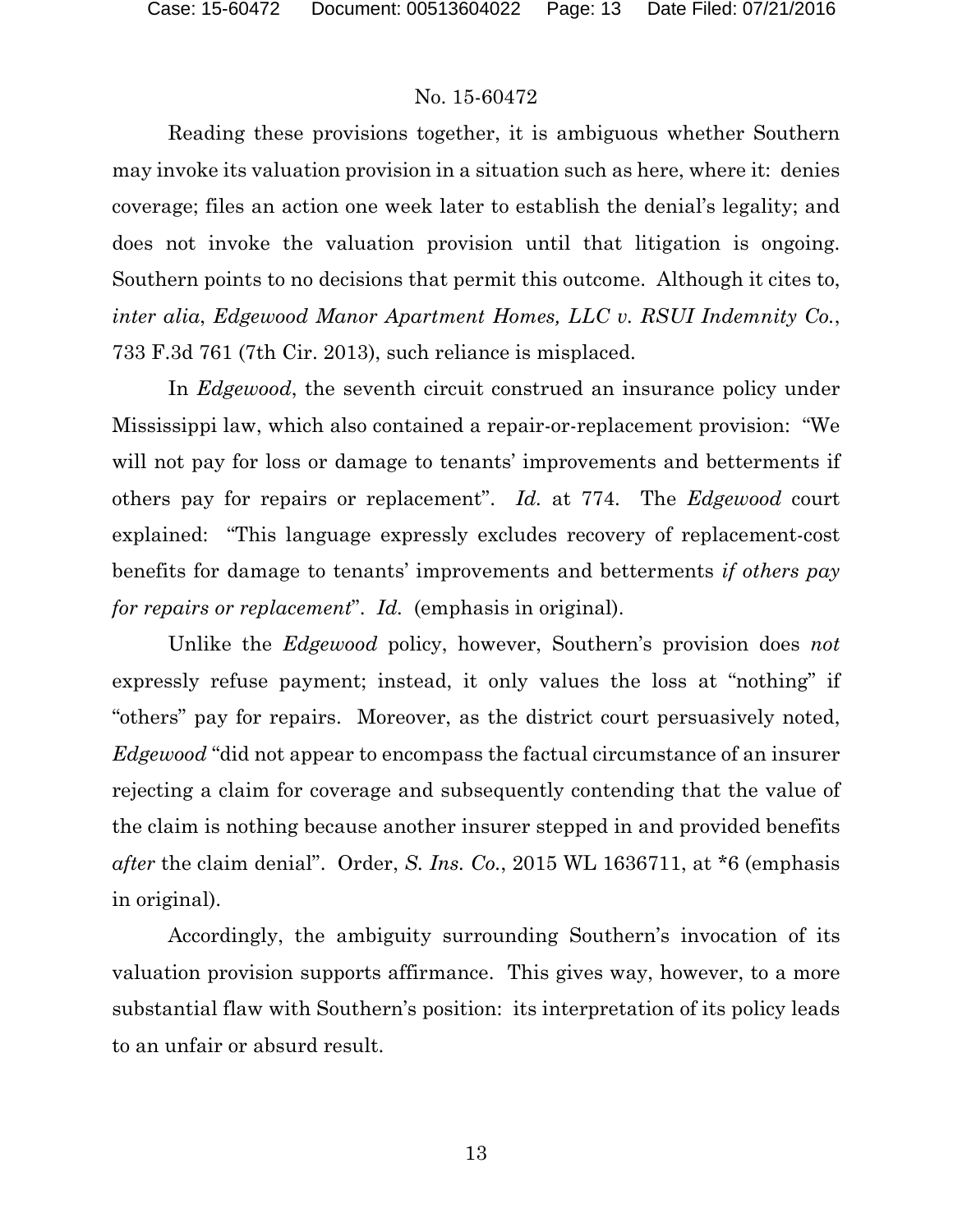2.

Neither Southern's loss nor valuation provisions encompass a scenario like the one at hand, where Southern is the reason for "others" paying for repair or replacement. Southern's assertions result in a circular justification for denying coverage where: Southern receives a proof of loss, but does not contest the valuation; it denies the proof of loss and files this declaratoryjudgment action; its inaction results in another insurer's bearing the cost; and Southern uses the other insurer's payment to retroactively value the loss at zero.

Were this construction adopted, insurers who covered the same risk would be incentivized to enter into a stare-down, each waiting for the other to blink first in order to seize the opportunity to deny coverage. Such an outcome is neither reasonable nor commercially practicable. Accordingly, because Southern's interpretation of the policy leads to an unfair or absurd result, it was not entitled to summary judgment.

3.

Southern's related assertions concerning indemnity, assignments, and voluntary payment similarly fail.

a.

Southern avers: its policy is one of indemnity, not liability; therefore it is obligated to pay only in the event of an actual loss. It asserts, without pointing to any policy language, that its policy "only covers actual expenses incurred by the insured". This broad, unsupported reading is contrary to the policy's plain language. For example, the first line in the "Loss Payment" provision states that, "in the event of loss or damage", Southern will "[p]ay the value of lost or damaged property"; it is completely silent for whether the association need incur an "actual expense".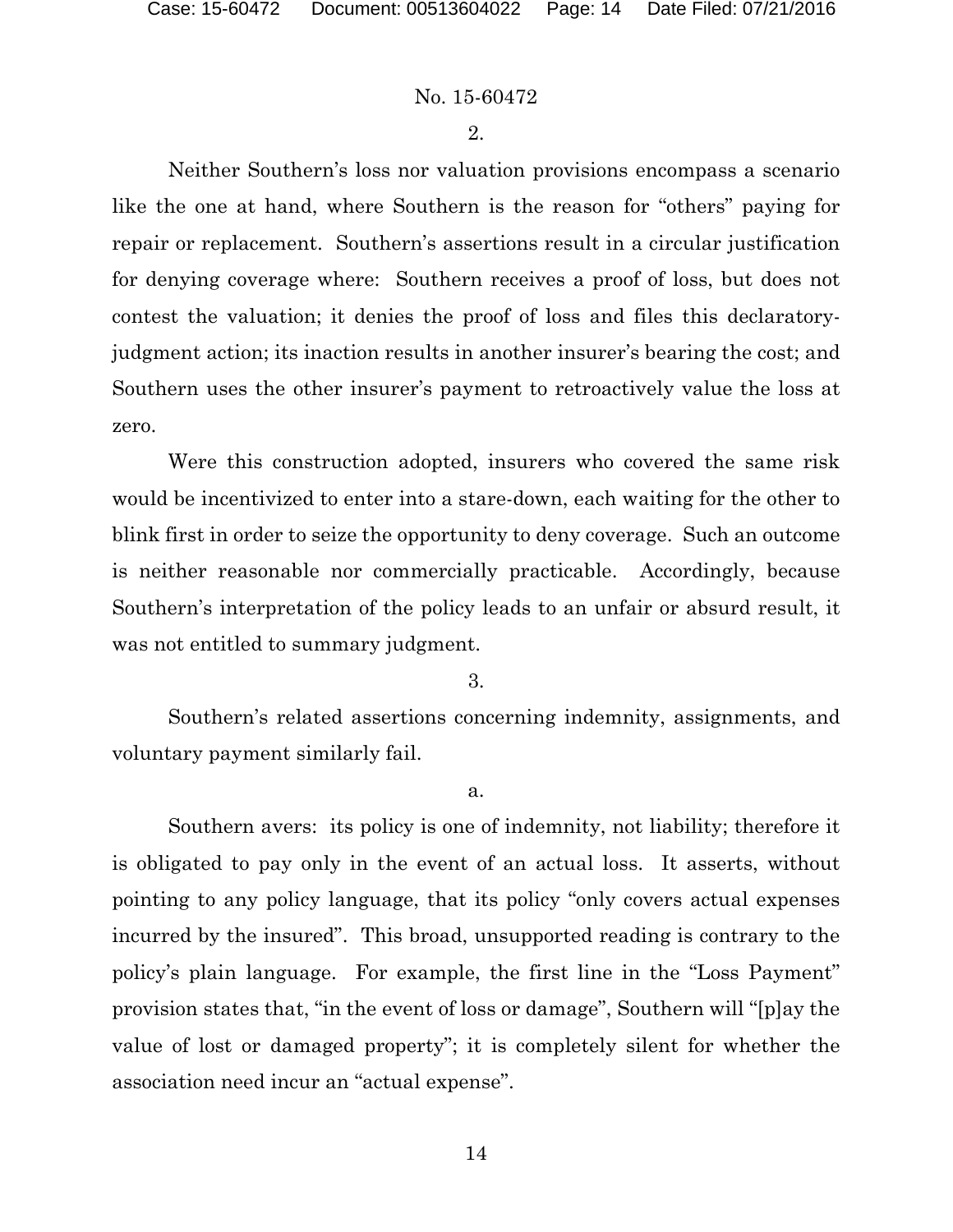In any event, as discussed *supra*, Southern's claim-denial was the reason Affiliated paid the university for a risk Southern also insured. Southern's indemnity-versus-liability assertion is a mere repackaging of its position that it should not have to pay because the value of the association's loss is "zero".

b.

Southern attacks the sufficiency of the association's assignment to Affiliated of the association's right to recover under Southern's policy. In that regard, Southern asserted in district court that the assignment was void under its policy's anti-assignment clause. It fails, however, to adequately brief this issue on appeal, merely stating: "[The] alleged assignment [to Affiliated], which is unenforceable under the Southern policy, also provides no right to recover anything through [the association]". "[F]ailure to provide any legal or factual analysis of an issue on appeal waives that issue". *Jason D.W. ex rel. Douglas W. v. Hous. Indep. Sch. Dist.*, 158 F.3d 205, 210 n.4 (5th Cir. 1998). Moreover, as discussed *supra*, the association has a right to recover against Southern under the terms of the policy.

c.

Looking beyond the terms of its policy, Southern contends Affiliated's payment to the university excuses any obligation to pay by Southern, pursuant to the "voluntary payment doctrine". As discussed *infra*, on these facts Affiliated's payment to the university was not voluntary, because it was a contractually-obligated payment between insurer and insured.

A voluntary payment "is a payment made without compulsion, fraud, mistake of fact, or agreement to repay a demand which the payor does not owe, and which is not enforceable against him". *Glantz Contracting Co. v. Gen. Elec. Co.*, 379 So. 2d 912, 917 (Miss. 1980) (quoting *McDaniel Bros. Constr. Co. v. Burk-Hallman Co.*, 175 So. 2d 603, 605 (Miss. 1965)). Such a payment, once made, cannot be recouped. *E.g.*, *id.*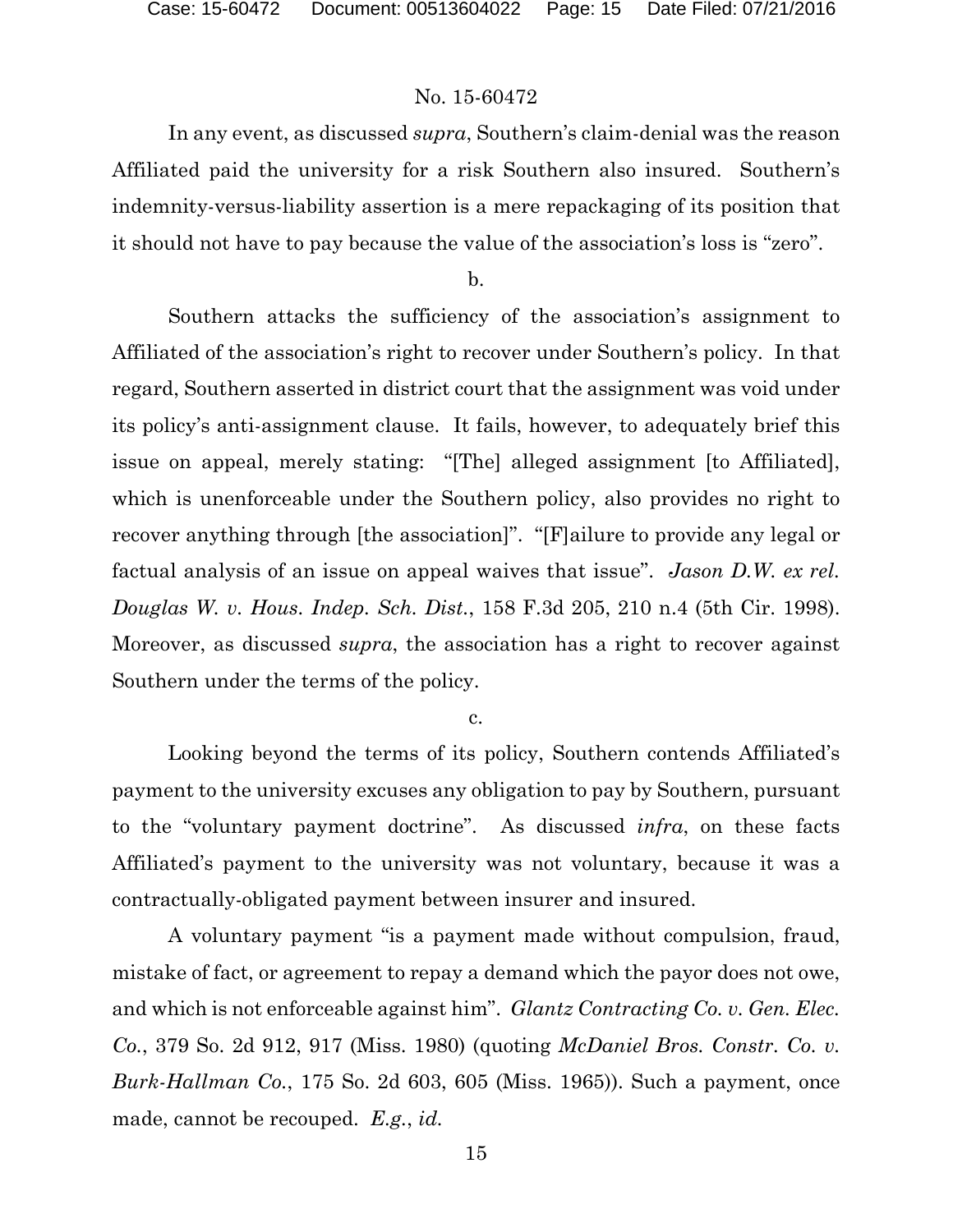Under Mississippi law, a volunteer is "[a] stranger or intermeddler who has no interest to protect and is under no legal or moral obligation to pay". *Guidant Mut. Ins. Co. v. Indem. Ins. Co. of N. Am.*, 13 So. 3d 1270, 1279 (Miss. 2009) (quoting *State Farm Mut. Auto. Ins. Co. v. Allstate Ins. Co.*, 255 So. 2d 667, 669 (Miss. 1971)). For obvious reasons, "whether a payment was compelled or made voluntarily is a highly factual determination". *Genesis Ins. Co. v. Wausau Ins. Cos.*, 343 F.3d 733, 739 (5th Cir. 2003) (applying Mississippi law).

Courts analyzing the doctrine have concluded payments were involuntary in a variety of circumstances. *See Guidant*, 13 So. 3d at 1279–80 (settlement payment on behalf of insured with whom insurer had contractual obligation to defend not voluntary); *State Farm*, 255 So. 2d at 669 (co-primary insurer with "solemn obligation" to defend insured and make settlement payments not acting voluntarily); *Travelers Prop. Cas. Co. of Am. v. Federated Rural Elec. Ins. Exch.*, C.A. No. 3:08:CV83-DPJ-JCS, 2009 WL 2900027, at \*6 (S.D. Miss. 3 Sept. 2009) (interpreting *Guidant* to "suggest that if the party seeking contribution establishes its duty to pay, it may then seek contribution for the portions of the settlement it paid on the other carrier's behalf", where two insurers "provided coverage for th[e] same risk").

On this summary-judgment record, Affiliated's payment to the university was not voluntary. Southern and Affiliated covered the same risk for different insureds. Although Southern denied the association's claim, Affiliated was obligated, pursuant to its policy with the university, to provide coverage for the house. Along that line, nonpayment under that policy could have exposed Affiliated to potential liability. Therefore, because Affiliated acted pursuant to its duty to pay, it cannot be considered a volunteer. *Guidant*, 13 So. 3d at 1279; *State Farm*, 255 So. 2d at 669; *see also St. Paul Fire & Marine Ins. Co. v. State Volunteer Mut. Ins. Co.*, No. Civ. A. 2:97CV47-D-B, 1998 WL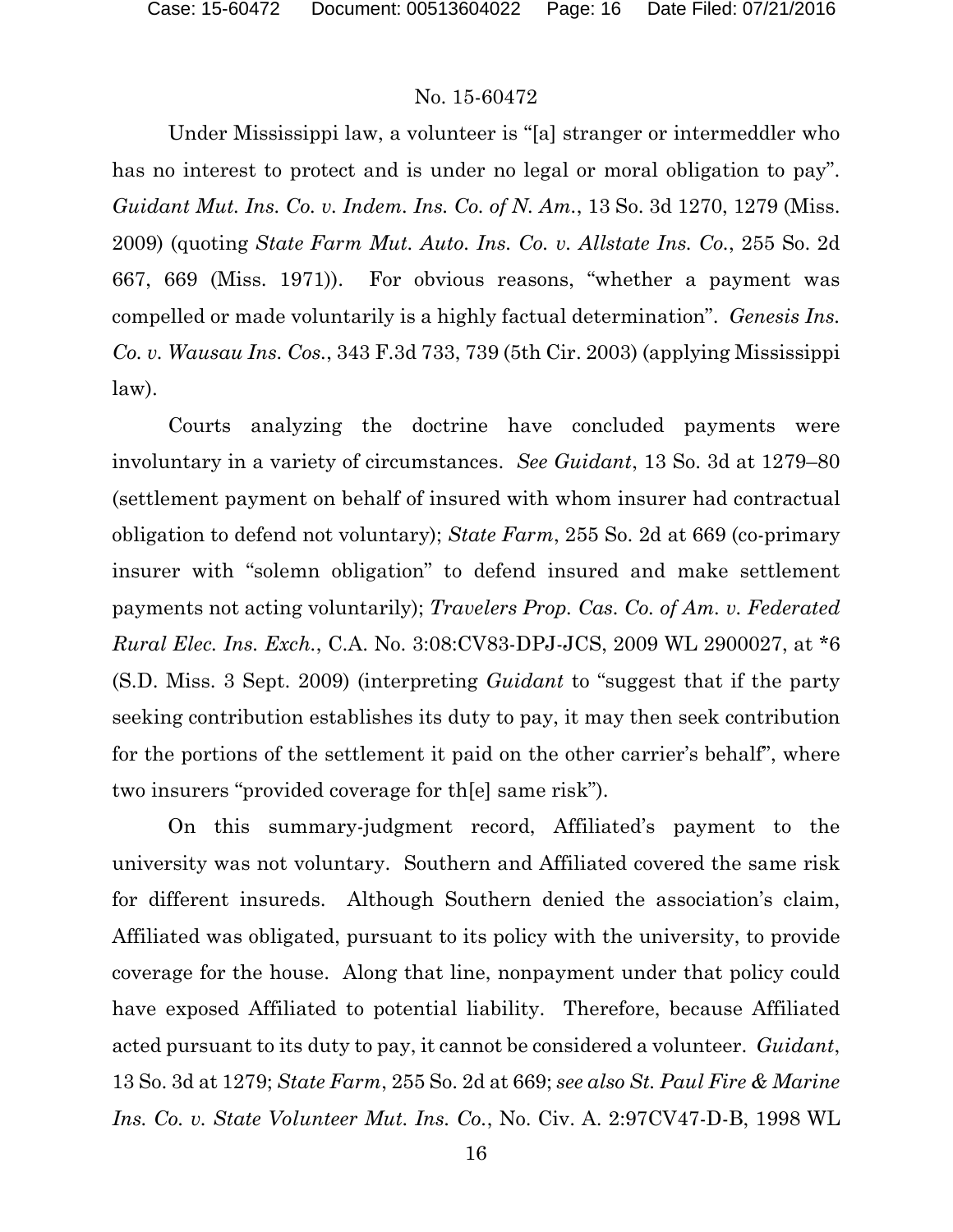173222, at \*2 (N.D. Miss. 23 Feb. 1998) (holding, in subrogation context, that insurer who was legally obligated to make payments was not a "mere volunteer"), *aff'd* 212 F.3d 595, 2000 WL 423419 (5th Cir. 2000) (unpub.).

#### B.

Each insurer believes the other should be held solely liable for the loss payment; therefore, all parties contend: the court erred in concluding the policies' other-insurance clauses were mutually repugnant; and, accordingly, the resulting *pro rata* loss apportionment is inappropriate. Because, *inter alia*, the policies covered the same risk for the benefit of both the university and the association, on these facts the clauses are mutually repugnant.

The other-insurance clauses are designed to dictate priority of coverage between multiple policies. Southern's states, *inter alia*, that, in the event of other insurance, it "will pay only for the amount of covered loss or damage in excess of the amount due from that other insurance, whether [the insured] can collect on it or not". Affiliated's contains similar language, noting, *inter alia*, "this insurance will apply only as excess and in no event as contributing insurance". Because both clauses purport to provide excess coverage, we must determine whether one policy provides primary coverage, or whether the loss must be apportioned *pro rata*.

The other-insurance provisions at issue are "excess" clauses, which "in essence, provide that, if there is other insurance available from Company B, the policy issued by Company B will be deemed the primary coverage and Company A's exposure will come into play only if the claim exhausts the policy limits of Company B's policy". *Titan Indem. Co. v. Am. Justice Ins. Reciprocal*, 758 So. 2d 1037, 1040 (Miss. Ct. App. 2000). Where two policies contain such clauses, and each policy states it is excess to the other, a conflict exists; therefore, "the two policies are indistinguishable in meaning and intent" and the clauses "must . . . be held to be mutually repugnant and must be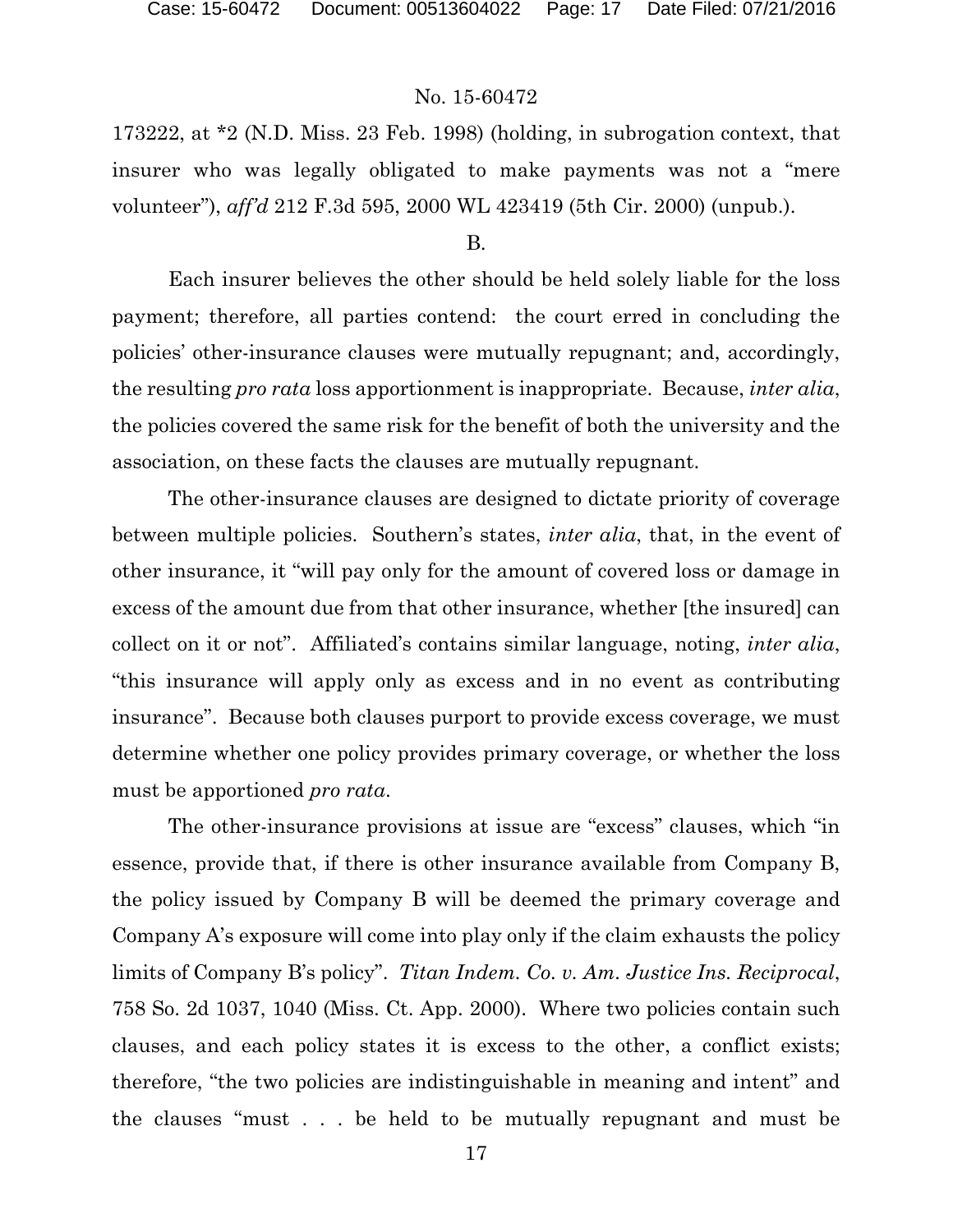disregarded". *Travelers Indem. Co. v. Chappell*, 246 So. 2d 498, 504 (Miss. 1971). In doing so, the court makes the coverage of both policies primary. *Titan*, 758 So. 2d at 1040. As discussed *infra*, in such a situation, Mississippi courts apportion loss payments between insurers *pro rata*, according to the policies' respective limits. *See, e.g.*, *Allstate Ins. Co. v. Chi. Ins. Co.*, 676 So. 2d 271, 275 (Miss. 1996).

Southern cites no relevant precedent in support of its position, chiefly reiterating that its other-insurance provision could not be triggered because it owes nothing under the policy. As held *supra*, however, Southern owes under its policy. On the other hand, the association and Affiliated contend an otherinsurance analysis does not apply where there are multiple insureds, and further assert the district court erred in declining to review the lease as extrinsic evidence to determine priority of coverage.

The association and Affiliated contend our court has determined an other-insurance analysis is appropriate only when multiple policies cover the same insured. In *American States Insurance Co. v. ACE American Insurance Co.*, our court, citing the Texas Supreme Court, observed that "[c]onflicts involving other insurance clauses arise when more than one policy covers the same insured and each policy has an other insurance clause which restricts its liability by reason of the existence of other coverage". 547 F. App'x 550, 553 (5th Cir. 2013) (quoting *Hardware Dealers Mut. Fire Ins. Co. v. Farmers Ins. Exch.*, 444 S.W.2d 583, 586 (Tex. 1969)) (internal quotation marks omitted). Our court reached a similar conclusion in *American Indemnity Lloyds v. Travelers Property & Casualty Insurance Co.*, noting that, under Texas law, recovery under such other-insurance circumstances is based "upon conventional or equitable subrogation to the rights of the common insured against the nonpaying insurer". 335 F.3d 429, 435–36 (5th Cir. 2003).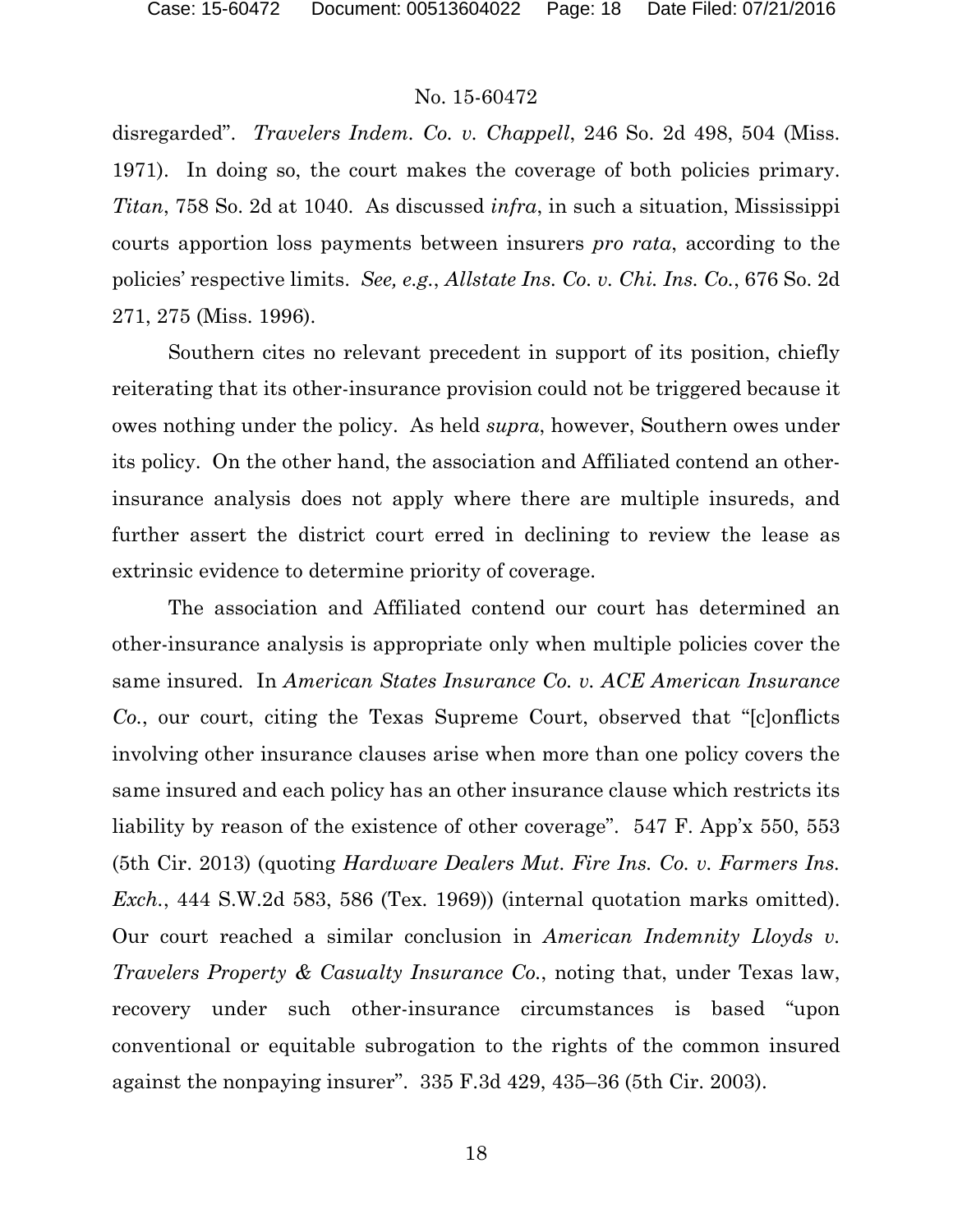Mississippi courts have not squarely addressed whether an otherinsurance analysis is appropriate where there are multiple insureds. (In *American Resources Insurance Co. v. W.G. Yates & Sons Construction Co.*, C.A. No. 4:09CV181-HTW-LRA, 2012 WL 1033521, at \*19 (S.D. Miss. 27 March 2012), the court, in making an *Erie*-guess, cited *American Indemnity Lloyds* with approval; however neither opinion is entitled to deference.) Moreover, our court has not considered Mississippi law under the circumstances at issue. Accordingly, we must make an *Erie*-guess for how the Mississippi Supreme Court would decide the question. *E.g.*, *Keen v. Miller Envtl. Grp., Inc.*, 702 F.3d 239, 243 (5th Cir. 2012).

In *American National Insurance Co. v. U.S. Fidelity & Guaranty Co.*, a garnishment proceeding, the Mississippi Supreme Court rejected the contention that a fidelity bond provided only excess coverage to another bond. 215 So. 2d 245, 250 (Miss. 1968). Although that case did not concern competing clauses, such as the ones at issue, the court disfavored the interpretation of the bond as providing excess coverage, because the two bonds pertained to different insureds and risks. *Id.* Crucially, it stated "other insurance under an excess coverage clause must affect the *same property, interest and risk* as those in favor of the insured under the primary policy". *Id.* (emphasis added); *see also Motors Ins. Corp. v. Lamar T. Loe Motor Co.*, 223 So. 2d 539, 542 (Miss. 1969) (rejecting excess coverage where the policies "covered separate and different interests").

Courts that have considered such competing clauses have reached different results. In *State Farm Fire & Casualty Co. v. Zurich Insurance Co.*, an equitable-contribution case, a tenant purchased liability insurance pursuant to a lease agreement. 111 F.3d 42, 43 (6th Cir. 1997). The policies, however, did not designate the building owner as a named or additional insured. *Id.* Following a personal-injury claim, the tenant's insurers settled,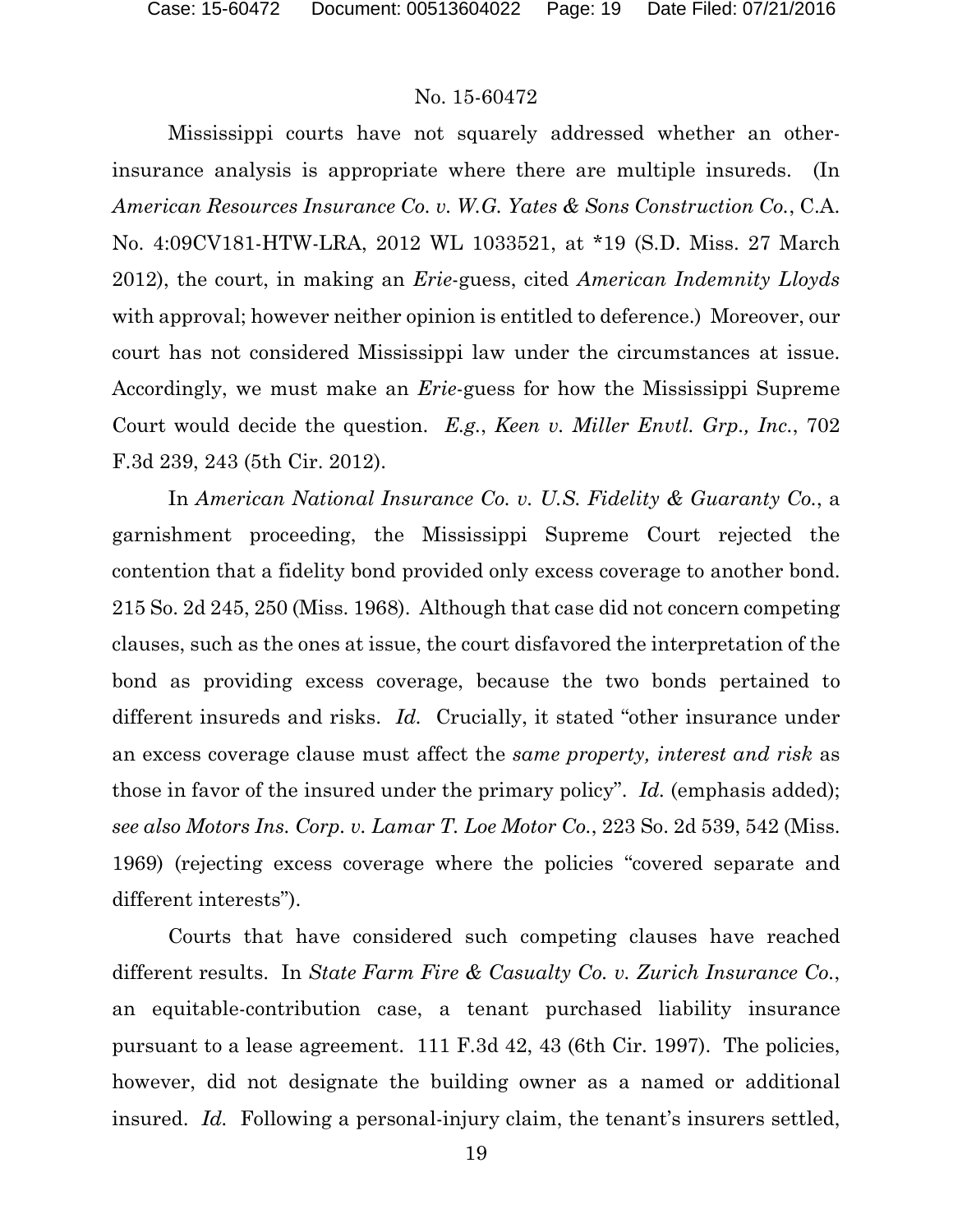and subsequently sued the building-owner's insurer for contribution. *Id.* at 44. In rejecting the tenant's insurers' assertions, the sixth circuit held the triggering of other-insurance provisions in order to receive contribution was inapplicable "where two insurance policies insure the same property but *different insureds*". *Id.* at 45 (emphasis added); *Northbrook Prop. & Cas. Ins. Co. v. W. Am. Ins. Co.*, 1 F. App'x 268, 272 (6th Cir. 2001); *see also Fireman's Fund Am. Ins. Cos. v. Turner*, 488 P.2d 429, 436 (Or. 1971) ("[I]f the two policies do not cover the same insured, there can be no repugnancy with respect to the 'other insurance' clauses".).

But, in *Burns v. California Fair Plan*, the California Court of Appeals reached a different result. 61 Cal. Rptr. 3d 809 (Cal. Ct. App. 2007). There, two insureds obtained separate policies for the same building, which was lost in a fire. *Id.* at 811. In construing the policies' other-insurance provisions, the court took an opposite approach from the sixth circuit, noting:

> Where, as here, two insurance policies apply to the same risk, the relative application thereof is generally determined by the explicit provisions of the respective other insurance clauses. . . . This is true even where the policies cover different insureds. The fact they cover the same risk makes the insurers coinsurers as to that risk.

*Id.* at 816–17 (emphasis, internal quotation marks, and citations omitted); *see also In re Popkin & Stern*, 340 F.3d 709, 716 (8th Cir. 2003) (interpreting Missouri law and noting "as a general rule, when two insurance policies cover the same risk and contain closely similar 'other insurance' clauses, the clauses are not enforced"); *Cheektowaga Cent. Sch. Dist. v. Burlington Ins. Co.*, 822 N.Y.S.2d 213, 215 (N.Y. App. Div. 2006) ("The general rule is . . . that where there are multiple policies *covering the same risk* . . . the excess coverage clauses are held to cancel out each other". (Emphasis added and internal quotation marks omitted)).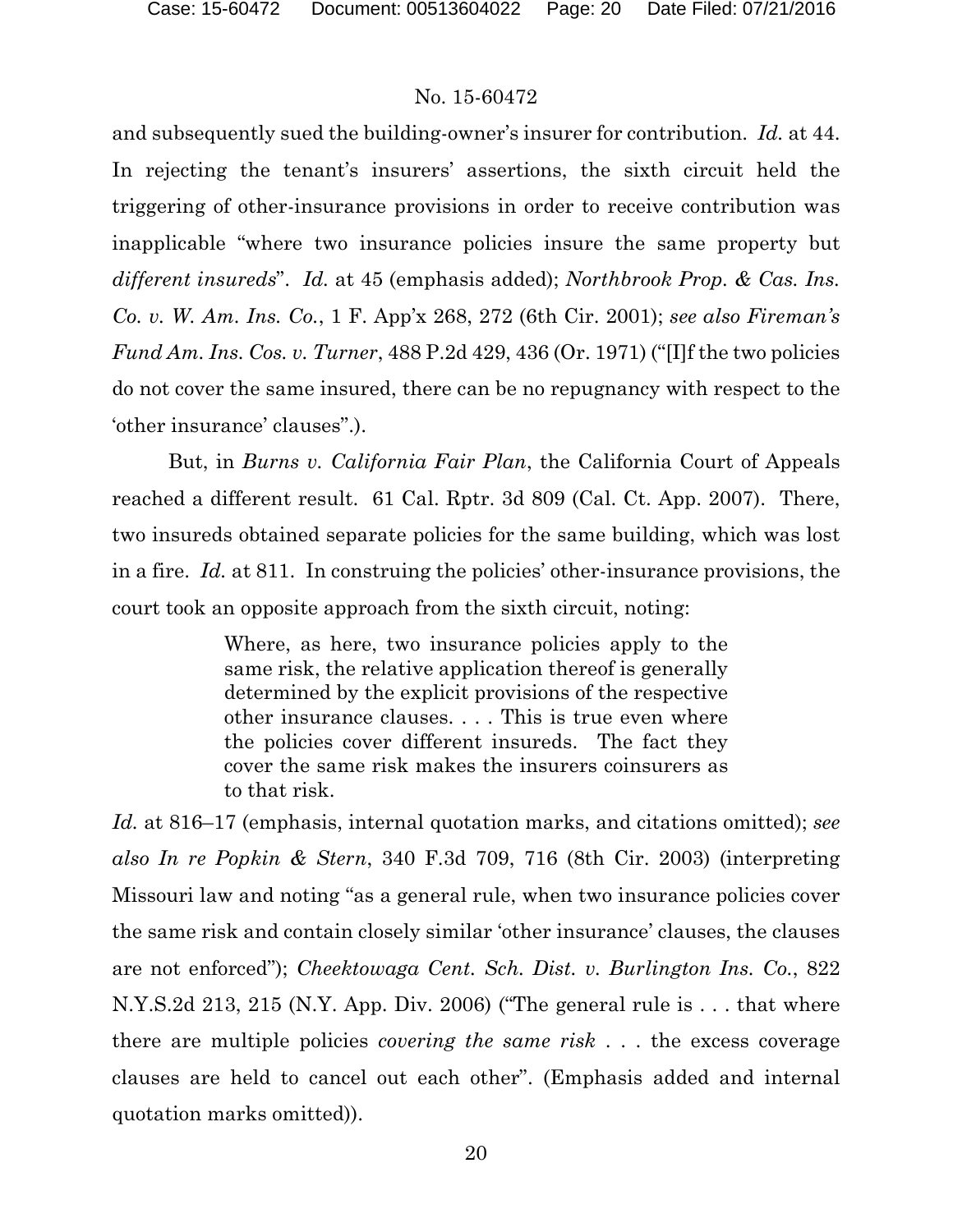1.

In the light of the above-cited authority, we hold: under these facts, the policies' other-insurance clauses are mutually repugnant. As discussed *supra*, both clauses treat their respective policies as providing excess coverage. Moreover, and crucially, both policies cover the identical risk: property damage to the house.

In short, the association and Affiliated's assertion that an otherinsurance analysis is inappropriate where the policies cover multiple insureds is unpersuasive. As noted above, in order for an insurance policy to provide excess coverage to another policy, Mississippi courts require both policies cover "the *same property, interest and risk*". *Am. Nat'l Ins. Co.*, 215 So. 2d at 250 (emphasis added). Here, although there are different insureds, the property, interest, and risk are identical: both policies insure the house for property damage, to the mutual benefit of the association and the university. Such a scenario compels holding there is mutual repugnance.

To hold otherwise under these facts would be illogical. Similar to the above discussion concerning the absurdity of Southern's policy interpretation, were the clauses held not mutually repugnant, insurers who covered the same risk for different insureds would be incentivized to take no action, out of fear that they would bear the entire loss. Practically speaking, such a result makes no sense.

2.

In the alternative, the association and Affiliated contend the district court erred in refusing to consider the lease between the university and the association as extrinsic evidence when interpreting the policies. Again, because our review is *de novo*, we can afford the court's opinion no deference. Nonetheless, and particularly in the light of the above analysis, there is no reason to consider the lease when interpreting the policies.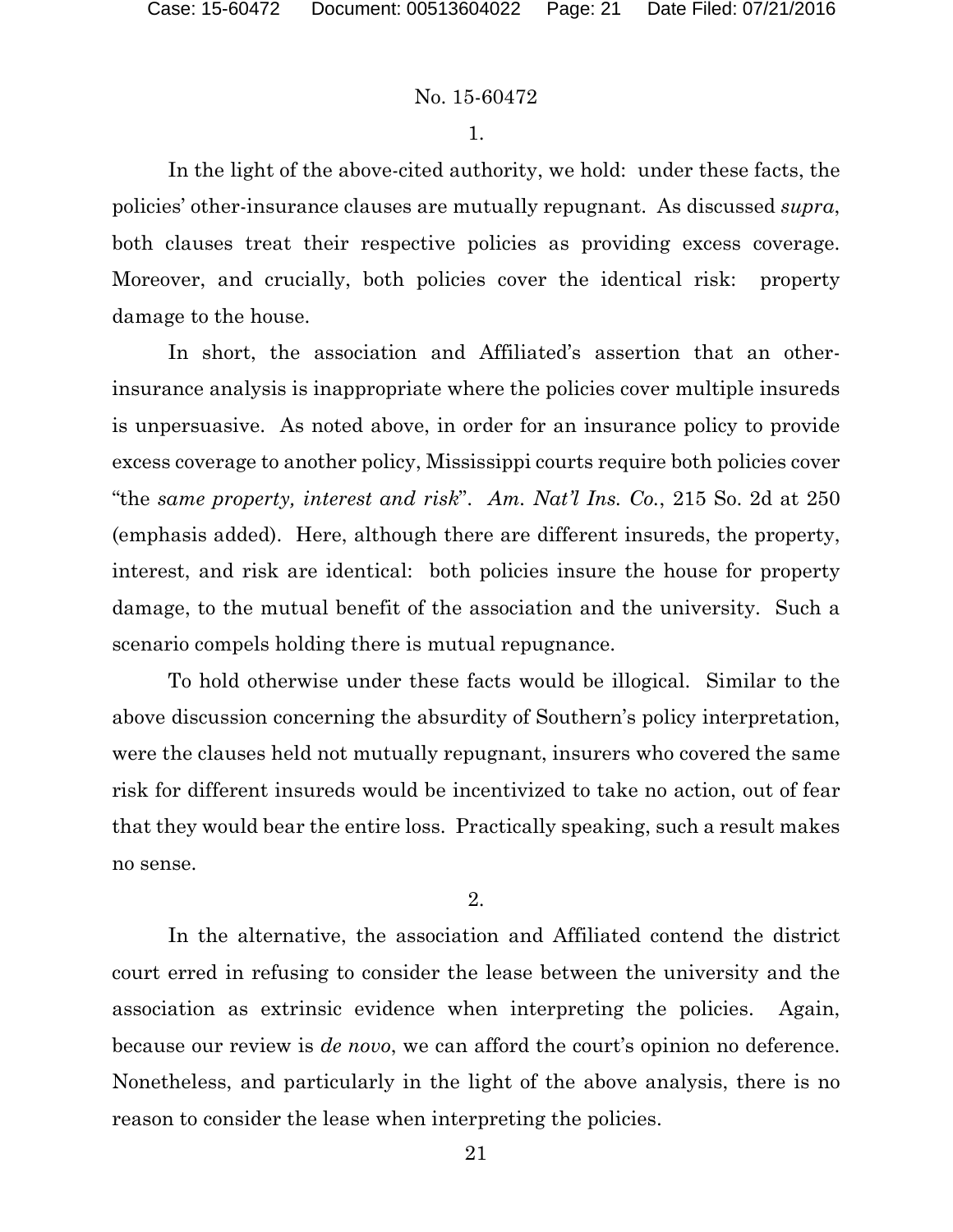"Under Mississippi law, the construction of an insurance contract is limited to examining the policy. . . . The policy itself is the sole manifestation of the parties' intent, and no extrinsic evidence is permitted absent a finding by a court that the language is ambiguous and cannot be understood from a reading of the policy as a whole." *Am. States Ins. Co. v. Natchez Steam Laundry*, 131 F.3d 551, 555 (5th Cir. 1998) (internal quotation marks and citation omitted). In brief, nothing about the other-insurance clauses in either policy is ambiguous. As noted *supra*, both clauses are typical excess clauses, each simply stating their policy would not be considered primary insurance.

Furthermore, even assuming *arguendo* the lease should be considered, its language does not illuminate which policy is intended to be primary. The lease's insurance clause states, *inter alia*, that "[t]he . . . [a]ssociation will, at its own expense . . . keep in force for the mutual benefit of the . . . [a]ssociation and [the university], general public liability insurance". Further, it states: the university "is the sole owner of [the house], however, the . . . [a]ssociation shall insure [the house] for any and all perils, including, but not limited to, fire, etc.". None of the above-quoted language establishes priority of coverage, and the association and Affiliated's related assertions are inapposite.

For all of these reasons, we hold: on this record, a *pro rata* approach is appropriate. Therefore, we must determine the proper loss allocation under that basis.

#### C.

As discussed *supra*, under Mississippi law, when other-insurance provisions are found to be mutually repugnant, payments under the policies are pro-rated according to the coverage limits of each policy. *E.g.*, *Chi. Ins. Co.*, 676 So. 2d at 275. Here, in determining the *pro rata* calculation, the court determined the limits of the Southern and Affiliated policies were \$4,112,000 and \$500 million, respectively. Applying those limits against the association's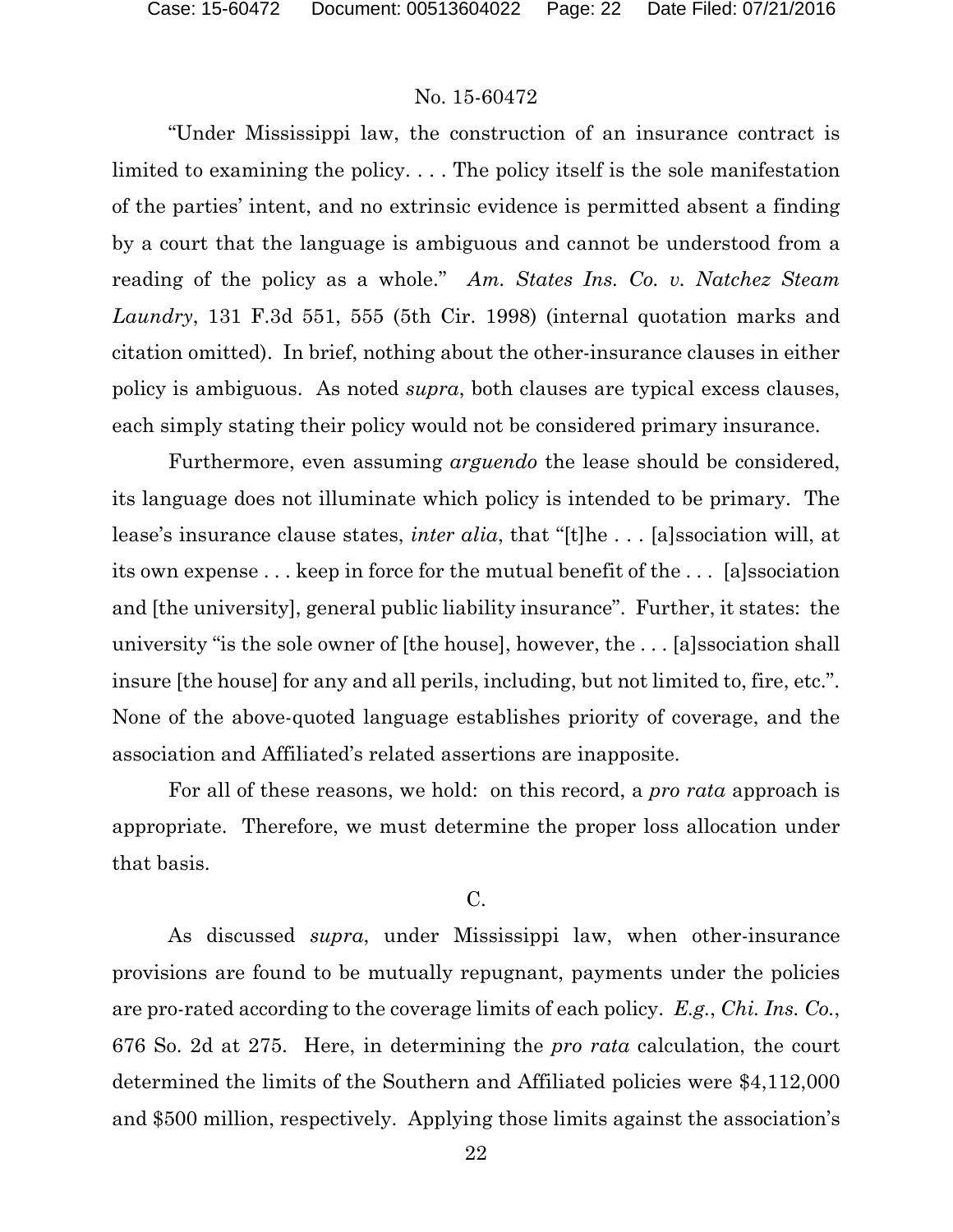stated loss of \$3,080,932.36, the court ruled Southern was liable for \$25,337.58, with Affiliated's being liable for the remaining \$3,055,594.78. The association and Affiliated contend this calculation was improper: claiming Affiliated's insured, the university, had a "scheduled" policy, they maintain the applicable coverage limit for the house under that policy was \$3,962,662 (again, the house's scheduled value), not the blanket \$500 million policy limit.

"Blanket" and "scheduled" policies are terms of art. *See Reliance Ins. Co. v. Orleans Par. Sch. Bd.*, 322 F.2d 803, 806 (5th Cir. 1963) (applying Louisiana law). A blanket policy "is one that invariably covers and attaches to every item of property described therein"; a scheduled, or specific, policy "allocates the amount of the risk in stated values upon the several items embraced in the coverage". *Id.* at 805–06 (internal quotation marks omitted).

Along that line, our court concluded in *Reliance* that, *inter alia*, the mere existence of a statement of values for individual buildings, without more, did not establish a scheduled policy. *Id.* at 807. Other circuits have reached similar conclusions. *See First Centrum Corp. v. Landmark Am. Ins. Co.*, 237 F. App'x 799, 802 (4th Cir. 2007) (policy was scheduled because it clearly stated scheduled limits applied); *Knowlton Specialty Papers, Inc. v. Royal Surplus Lines Ins. Co.*, 112 F. App'x 121, 122 (2d Cir. 2004) (accompanying endorsement made "clear that the coverages are scheduled rather than blanket").

Mississippi courts have not addressed the differences between a blanket and a scheduled policy; however, as the district court noted, the Southern District of Mississippi has previously encountered this issue. In making an *Erie*-guess whether, under Mississippi law, an insurer's liability for building damage was capped at a scheduled sub-limit, the court in *Gulfport-Brittany, LLC v. RSUI Indemnity Co.* observed: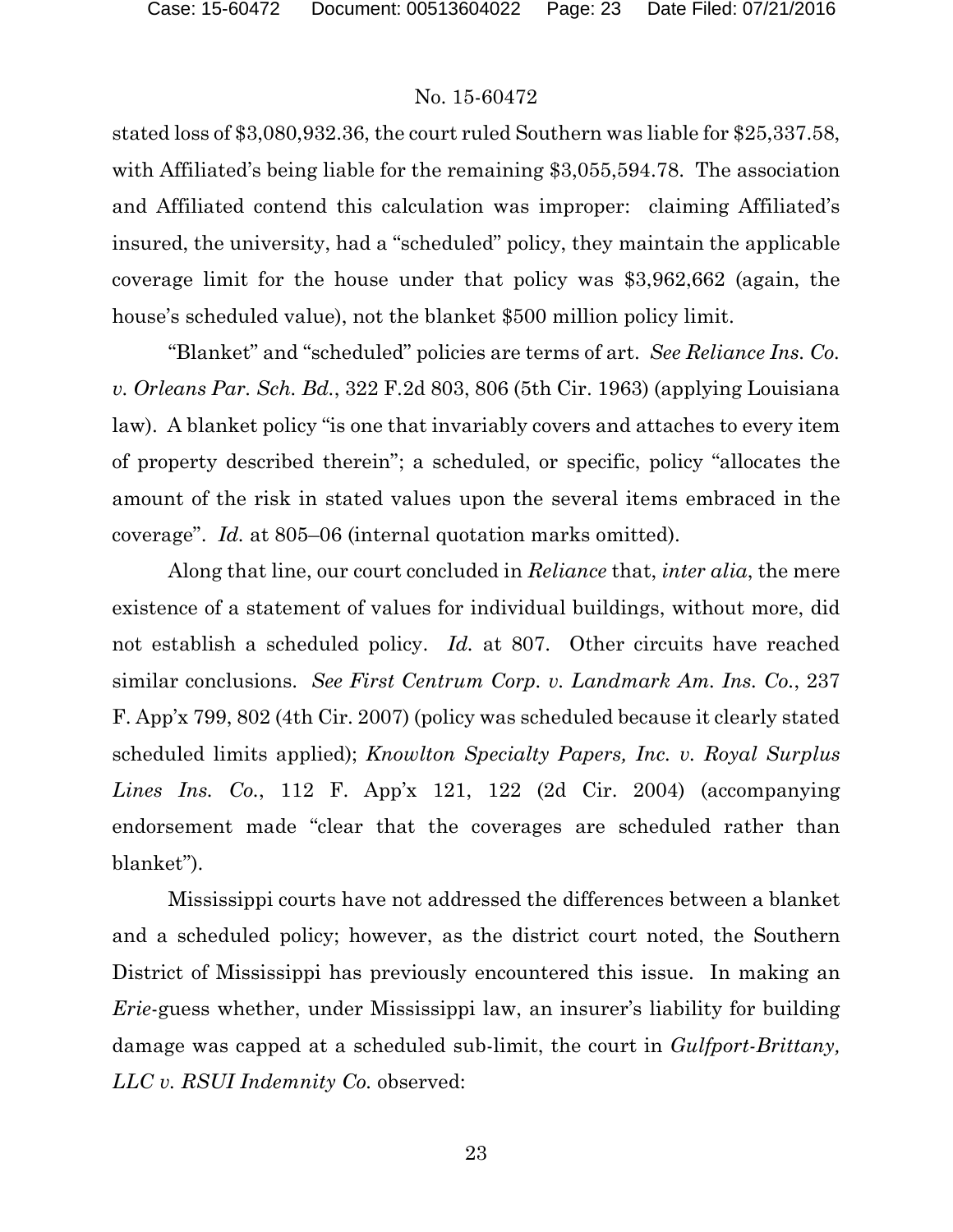[C]ourts in other jurisdictions have determined that where a policy contains a scheduled limit of liability endorsement, and the description of the premises is listed as per schedule on file with the company, a scheduled—rather than blanket—policy is created, and the insurer's liability as to that particular property is limited to the value shown on the statement of values on file with the company.

C.A. No. 1:07CV1036 HSO-JMR, 2008 WL 4951468, at \*3 (S.D. Miss. 7 Nov. 2008), *aff'd* 339 F. App'x 413 (5th Cir. 2009). Accordingly, the *Gulfport-Brittany* court concluded that, because the policy at issue contained an unambiguous scheduled limit-of-liability endorsement, the overall blanket limit did not apply, and the insurer's property-damage liability was capped at the amount scheduled in the policy. *Id.* at \*4–5.

As the district court correctly noted in this matter, although Affiliated's policy has a schedule of the individual buildings and their values, the policy does not contain a scheduled limit-of-liability endorsement. The Affiliated policy's declarations page provides only: "This company's liability will not exceed the respective Sub-Limits of Liability shown elsewhere for the coverages involved". Those sub-limits, however, do not pertain to the value of individual buildings; rather, they cap recovery for certain types of damages, such as floods.

Moreover, in its response to Southern's request for admissions, Affiliated stated: its policy did not contain a sub-limit of liability with respect to real property; and, its policy did not contain a sub-limit of liability for the house. The association and Affiliated provide no basis, apart from appealing to understandable and compelling equitable concerns, for why those scheduled values should control. Those concerns cannot carry the day. Therefore, in making our *Erie*-guess, the district court's above-discussed analysis for this